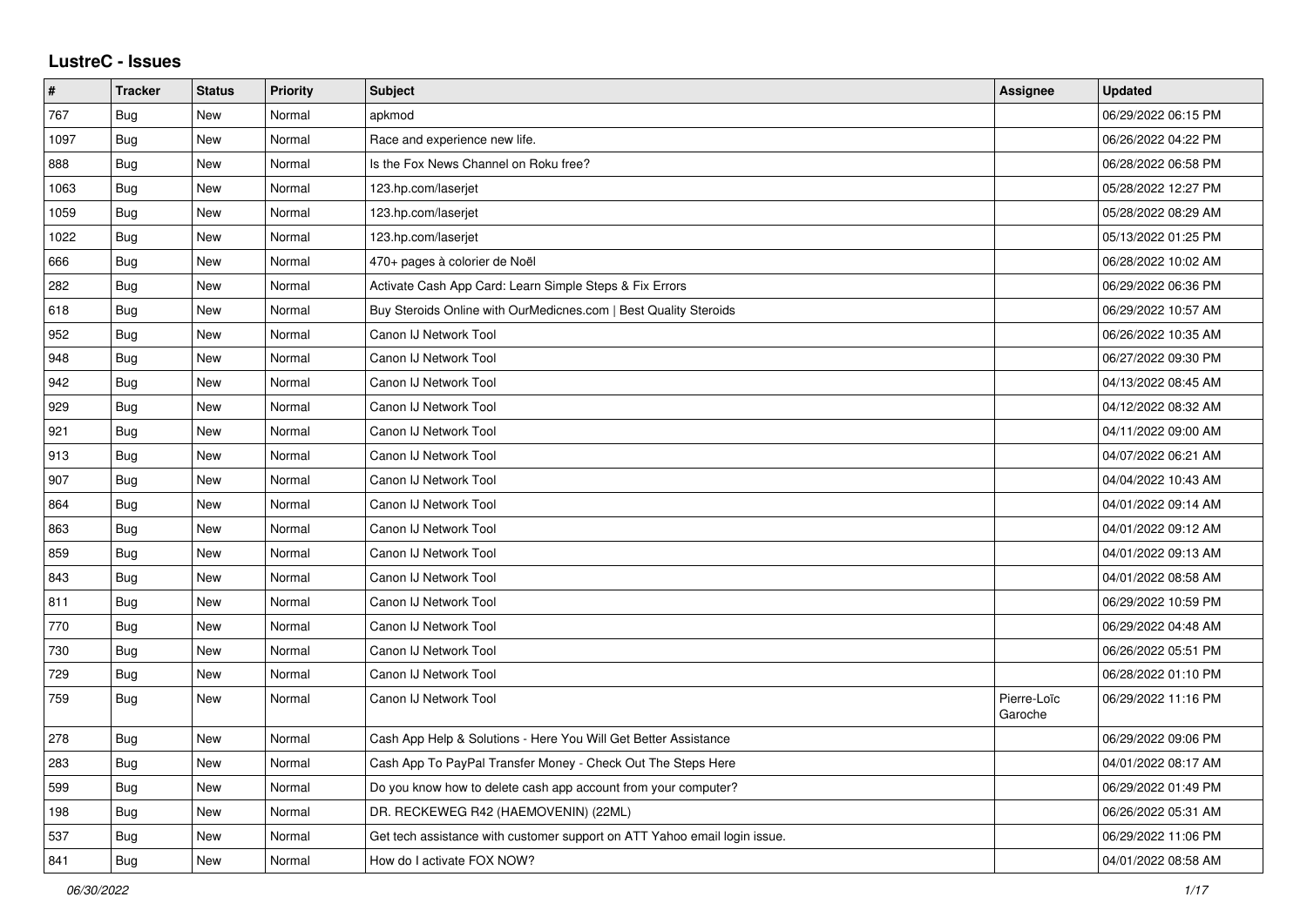| $\sharp$ | <b>Tracker</b> | <b>Status</b> | <b>Priority</b> | <b>Subject</b>                                                                                                                               | Assignee               | <b>Updated</b>      |
|----------|----------------|---------------|-----------------|----------------------------------------------------------------------------------------------------------------------------------------------|------------------------|---------------------|
| 839      | <b>Bug</b>     | New           | Normal          | How do I activate FOX NOW?                                                                                                                   |                        | 04/01/2022 08:58 AM |
| 226      | Bug            | <b>New</b>    | Normal          | How to find reliable service reviews                                                                                                         | Anonymous              | 04/01/2022 08:46 AM |
| 76       | Bug            | New           | Normal          | Import error: Load error: imported node real_to_int declared in a regular Lustre file. File "include/conv.lusi", line<br>1. characters 0-64: |                        | 06/29/2022 11:57 PM |
| 947      | Bug            | <b>New</b>    | Normal          | is Disney Now and Disney Plus different?                                                                                                     |                        | 04/14/2022 09:53 AM |
| 941      | Bug            | <b>New</b>    | Normal          | is Disney Now and Disney Plus different?                                                                                                     |                        | 06/26/2022 12:10 PM |
| 886      | Bug            | <b>New</b>    | Normal          | Is the Fox News Channel on Roku free?                                                                                                        |                        | 06/28/2022 09:36 PM |
| 840      | Bug            | <b>New</b>    | Normal          | Is Tubi really free and legal?                                                                                                               |                        | 04/01/2022 08:58 AM |
| 289      | Bug            | <b>New</b>    | Normal          | Recover Yahoo Mail Forgotten Password - Explore Kanata Chinese                                                                               |                        | 06/29/2022 03:35 PM |
| 249      | Bug            | <b>New</b>    | Normal          | Steps to Activate Cash App Card in Less then 2 Minutes - Get Information                                                                     | Pierre-Loïc<br>Garoche | 06/21/2022 07:52 PM |
| 192      | Bug            | <b>New</b>    | Normal          | The code Caffe                                                                                                                               |                        | 05/09/2022 10:16 AM |
| 889      | Bug            | New           | Normal          | What is Plex and how it's work?                                                                                                              |                        | 04/01/2022 09:14 AM |
| 887      | Bug            | <b>New</b>    | Normal          | What is Plex and how it's work?                                                                                                              |                        | 04/01/2022 09:16 AM |
| 946      | Bug            | <b>New</b>    | Normal          | What is Plex and Is Plex Legal?                                                                                                              |                        | 06/26/2022 05:23 AM |
| 940      | Bug            | <b>New</b>    | Normal          | What is Plex and Is Plex Legal?                                                                                                              |                        | 06/26/2022 04:50 PM |
| 228      | Bug            | New           | Normal          | Why Does Cash App Transaction Failed? - Here Is the Answer                                                                                   |                        | 06/30/2022 03:10 AM |
| 579      | Bug            | New           | Normal          | YOUR CV MAKES YOUR FIRST IMPRESSION                                                                                                          | Christophe<br>Garion   | 06/27/2022 12:22 PM |
| 1007     | Bug            | <b>New</b>    | Normal          | "ij.start canon                                                                                                                              |                        | 05/18/2022 10:40 AM |
| 1068     | Bug            | <b>New</b>    | Normal          | 123.hp.com/laserjet                                                                                                                          |                        | 05/31/2022 12:22 PM |
| 1046     | Bug            | <b>New</b>    | Normal          | 123.hp.com/laserjet                                                                                                                          |                        | 05/24/2022 10:46 AM |
| 997      | Bug            | New           | Normal          | 123.hp.com/laserjet                                                                                                                          |                        | 06/28/2022 09:48 AM |
| 193      | Bug            | <b>New</b>    | Normal          | 18% Discount on Homeopathic medicines                                                                                                        |                        | 06/28/2022 03:38 AM |
| 1126     | Bug            | <b>New</b>    | Normal          | 1PLSD                                                                                                                                        |                        | 06/25/2022 09:36 AM |
| 807      | Bug            | <b>New</b>    | Normal          | 1v1Battle is a strategic action 'Build and shoot' game                                                                                       |                        | 06/27/2022 06:52 AM |
| 265      | Bug            | <b>New</b>    | Normal          | 3 Faq's On Downloading To Your Apple Ipod                                                                                                    |                        | 06/28/2022 11:07 PM |
| 1029     | Bug            | <b>New</b>    | Normal          | 5 Reasons Why People Love Coloring Pages?                                                                                                    |                        | 05/16/2022 11:53 AM |
| 504      | Bug            | New           | Normal          | A beginner should always look for online Java assignment help!                                                                               |                        | 06/29/2022 10:14 PM |
| 735      | Bug            | New           | Normal          | A quick fix of how to get money back from cash app stocks                                                                                    |                        | 06/29/2022 09:07 PM |
| 145      | Bug            | New           | Normal          | abdulbaissagar                                                                                                                               |                        | 06/30/2022 02:17 AM |
| 939      | Bug            | New           | Normal          | Ability to change sound notifications                                                                                                        | Christophe<br>Garion   | 06/27/2022 11:29 PM |
| 156      | Bug            | New           | Normal          | Access old cash app account                                                                                                                  |                        | 04/01/2022 08:00 AM |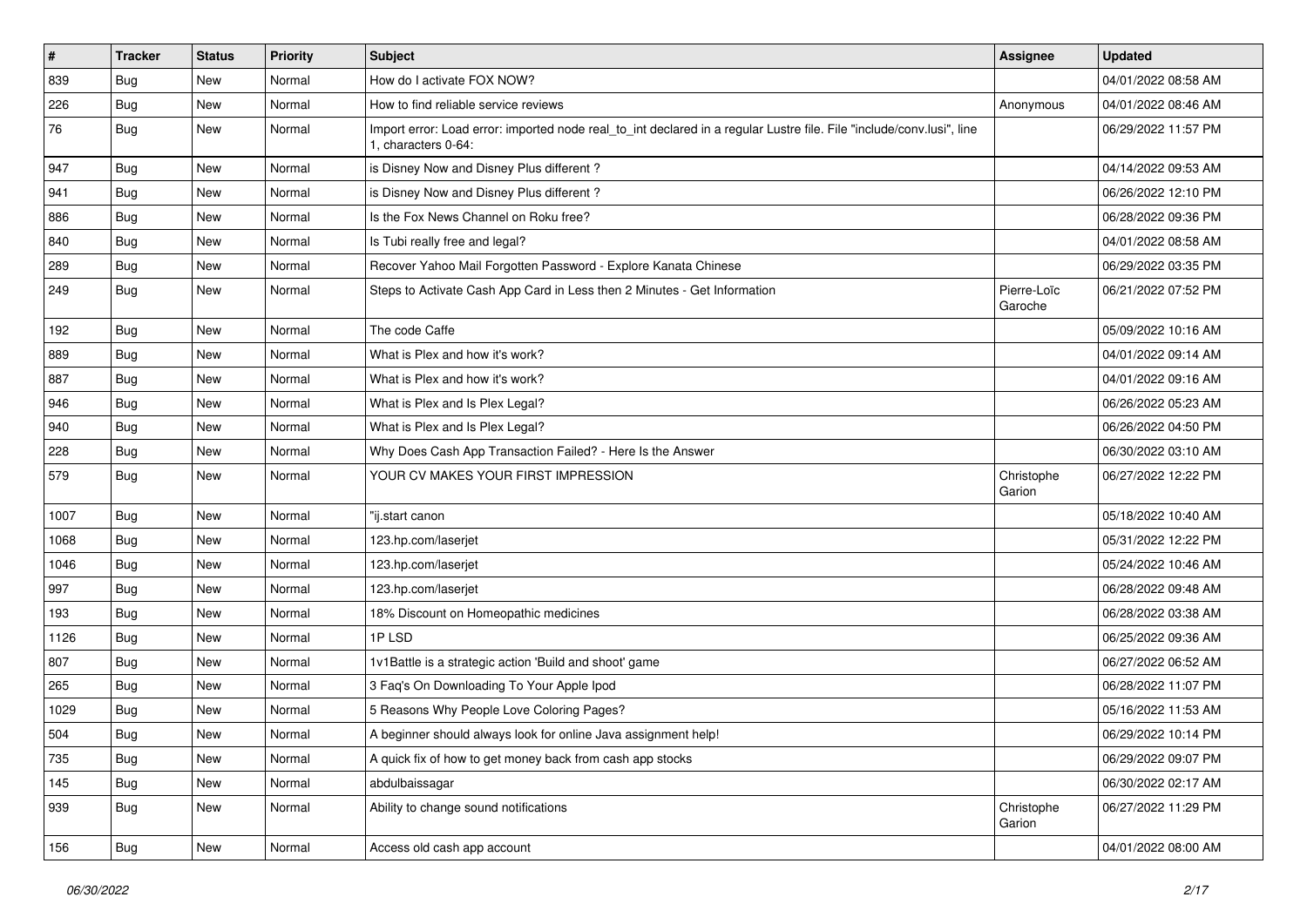| $\vert$ # | <b>Tracker</b> | <b>Status</b> | <b>Priority</b> | Subject                                                            | <b>Assignee</b>        | <b>Updated</b>      |
|-----------|----------------|---------------|-----------------|--------------------------------------------------------------------|------------------------|---------------------|
| 275       | <b>Bug</b>     | New           | Normal          | Activate Cash App Card With Or Without QR - Step By Step Guide     | Pierre-Loïc<br>Garoche | 06/30/2022 01:39 AM |
| 230       | Bug            | New           | Normal          | Add Money To Cash App Card - Auto Cash Apps                        |                        | 06/29/2022 09:34 PM |
| 116       | Bug            | New           | Normal          | aertaeyg                                                           |                        | 06/27/2022 11:06 PM |
| 184       | Bug            | <b>New</b>    | Normal          | Affordable Business Writing Services                               |                        | 06/29/2022 05:53 AM |
| 122       | Bug            | New           | Normal          | <b>AFL Live Stream</b>                                             |                        | 04/01/2022 07:55 AM |
| 203       | <b>Bug</b>     | New           | Low             | Airport Taxi Guildford                                             | Anonymous              | 06/26/2022 06:03 PM |
| 239       | <b>Bug</b>     | <b>New</b>    | Normal          | Algunas características más de Choices MOD APK                     |                        | 06/28/2022 08:47 PM |
| 286       | <b>Bug</b>     | New           | Normal          | All About Cash App Transfer Fail Problems                          |                        | 04/01/2022 07:49 AM |
| 284       | <b>Bug</b>     | <b>New</b>    | Normal          | All About Cash App Transfer Fail Problems                          |                        | 06/28/2022 08:24 AM |
| 190       | Bug            | New           | Normal          | All About Cash App Transfer Fail Problems                          |                        | 06/29/2022 10:03 PM |
| 251       | Bug            | New           | Normal          | All About Cash App Transfer Fail Problems                          | Pierre-Loïc<br>Garoche | 06/29/2022 01:24 AM |
| 911       | Bug            | New           | Normal          | Aluminum Windows & Doors                                           |                        | 04/06/2022 08:10 PM |
| 233       | Bug            | New           | Normal          | Anauthorsway.com: My User Experience                               |                        | 06/27/2022 12:02 PM |
| 660       | Bug            | <b>New</b>    | Normal          | Anchovies Nutrition Facts And Health Benefits                      |                        | 04/01/2022 09:40 AM |
| 918       | <b>Bug</b>     | New           | Normal          | Antivirus for IOS                                                  |                        | 06/16/2022 10:36 PM |
| 760       | Bug            | <b>New</b>    | Normal          | apkmod                                                             |                        | 06/27/2022 04:13 PM |
| 1054      | Bug            | New           | Normal          | Apkmodule                                                          | Pierre-Loïc<br>Garoche | 05/26/2022 03:37 PM |
| 519       | Bug            | New           | Normal          | Are you finding online UK Assignment writers?                      |                        | 06/29/2022 01:01 PM |
| 273       | Bug            | New           | High            | assignment help online                                             |                        | 04/01/2022 08:17 AM |
| 787       | <b>Bug</b>     | <b>New</b>    | Normal          | Assured Assignment Help                                            |                        | 06/29/2022 09:56 AM |
| 302       | Bug            | New           | Normal          | Auto Electrical Repair Services in Norcross GA                     |                        | 06/26/2022 07:49 PM |
| 297       | Bug            | <b>New</b>    | Normal          | Auto Lighting Installation Services in Norcross GA                 |                        | 04/01/2022 07:21 AM |
| 396       | <b>Bug</b>     | <b>New</b>    | Normal          | Auto Transport Services in Annapolis MD                            |                        | 04/01/2022 07:15 AM |
| 372       | <b>Bug</b>     | New           | Normal          | Auto Transport Services in Arlington County VA                     |                        | 06/28/2022 06:49 PM |
| 360       | <b>Bug</b>     | New           | Normal          | Auto Transport Services in Baltimore MD                            |                        | 04/01/2022 07:13 AM |
| 378       | Bug            | New           | Normal          | Auto Transport Services in Fairfax VA                              |                        | 04/01/2022 07:17 AM |
| 384       | Bug            | New           | Normal          | Auto Transport Services in McLean VA                               |                        | 04/01/2022 07:17 AM |
| 402       | Bug            | New           | Normal          | Auto Transport Services in Potomac MD                              |                        | 04/01/2022 07:47 AM |
| 390       | Bug            | New           | Normal          | Auto Transport Services in Sterling VA                             |                        | 04/01/2022 07:16 AM |
| 366       | Bug            | New           | Normal          | Auto Transport Services in Washington DC                           |                        | 04/01/2022 07:12 AM |
| 958       | <b>Bug</b>     | New           | Normal          | Avail Cash app support service to know Sutton bank cash app number |                        | 06/26/2022 08:46 AM |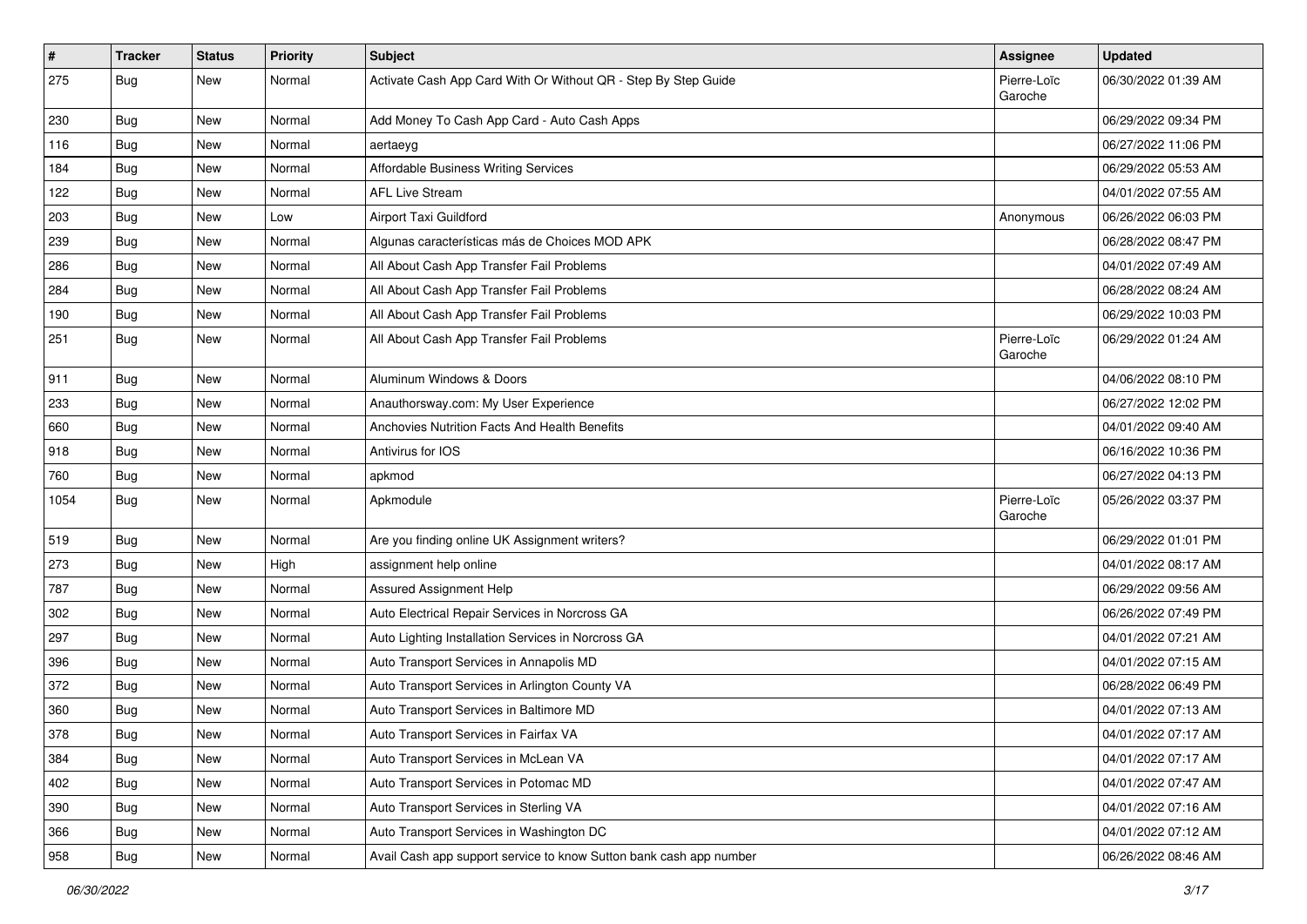| $\vert$ # | <b>Tracker</b> | <b>Status</b> | <b>Priority</b> | <b>Subject</b>                                                                   | <b>Assignee</b>        | <b>Updated</b>      |
|-----------|----------------|---------------|-----------------|----------------------------------------------------------------------------------|------------------------|---------------------|
| 702       | Bug            | New           | Normal          | Avail Chime Customer Service to know How To Get Chime Bank Statement             |                        | 06/28/2022 04:58 AM |
| 731       | Bug            | <b>New</b>    | Normal          | Avail Of Cash App Customer Service If Unable To Down Cash App Mobile App?        |                        | 06/25/2022 08:36 PM |
| 936       | Bug            | <b>New</b>    | Normal          | Avantages de l'extension AliTools pour faire du shopping sur Aliexpress          | Pierre-Loïc<br>Garoche | 04/12/2022 11:35 AM |
| 954       | Bug            | New           | Normal          | AZ Screen Recorder Mod                                                           |                        | 06/25/2022 11:24 PM |
| 191       | Bug            | New           | Normal          | <b>B2B Branding</b>                                                              |                        | 06/13/2022 12:50 AM |
| 989       | Bug            | New           | Normal          | Barewoods Wax Cigar                                                              |                        | 06/26/2022 09:19 AM |
| 146       | Bug            | <b>New</b>    | Normal          | bayabais                                                                         |                        | 06/29/2022 08:05 PM |
| 247       | <b>Bug</b>     | New           | Normal          | best 4 Channel Amp                                                               |                        | 06/30/2022 02:19 AM |
| 786       | Bug            | <b>New</b>    | Normal          | Best Assignment Help in Australia & UK                                           |                        | 06/21/2022 09:28 PM |
| 602       | Bug            | <b>New</b>    | Normal          | Best Essay Writing Service UK                                                    | Pierre-Loïc<br>Garoche | 06/29/2022 10:32 AM |
| 601       | Bug            | New           | Normal          | Best Essay Writing Service UK                                                    | Pierre-Loïc<br>Garoche | 06/29/2022 01:57 PM |
| 257       | Bug            | New           | Normal          | Best latte machines                                                              |                        | 06/29/2022 09:17 PM |
| 586       | Bug            | <b>New</b>    | Normal          | Best Modifications For Your Mobile Phone                                         |                        | 06/29/2022 11:54 AM |
| 780       | Bug            | New           | Normal          | Best Whatsapp Modified APKs                                                      | Pierre-Loïc<br>Garoche | 06/28/2022 05:38 PM |
| 741       | Bug            | <b>New</b>    | Normal          | <b>Blockchain Technology Solutions</b>                                           |                        | 06/26/2022 02:19 AM |
| 202       | Bug            | <b>New</b>    | Normal          | blonde wig                                                                       |                        | 06/29/2022 11:08 AM |
| 143       | Bug            | New           | Normal          | Bob lace front wigs                                                              |                        | 06/29/2022 11:22 PM |
| 179       | <b>Bug</b>     | New           | Normal          | body wave                                                                        |                        | 04/01/2022 08:41 AM |
| 299       | <b>Bug</b>     | New           | Normal          | Brake Caliper Painting Services in Norcross GA                                   |                        | 04/01/2022 07:20 AM |
| 831       | Bug            | <b>New</b>    | Normal          | Build and shoot                                                                  |                        | 05/29/2022 04:47 PM |
| 1052      | <b>Bug</b>     | New           | Normal          | Build Now GG is a new battle royale game.                                        |                        | 05/26/2022 04:24 AM |
| 835       | Bug            | New           | Normal          | Build your strong army with Taming io                                            |                        | 04/01/2022 08:59 AM |
| 621       | Bug            | New           | Normal          | Buy All Modafinil & Armodafinil Tablets @Buy Modafinil US                        |                        | 06/28/2022 06:49 AM |
| 616       | <b>Bug</b>     | New           | Normal          | Buy Anavar Tablets   Anavar For Sale in USA, UK & Australia                      |                        | 06/29/2022 07:00 PM |
| 613       | Bug            | <b>New</b>    | Normal          | Buy Aspadol 100mg Tab Online in US, UK, AU   Erospharmacy                        |                        | 06/29/2022 07:00 AM |
| 494       | <b>Bug</b>     | New           | Normal          | <b>Buy Discussion Post</b>                                                       |                        | 06/29/2022 07:13 AM |
| 635       | Bug            | New           | Normal          | Buy Steroids Online with OurMedicnes.com   Best Quality Steroids                 |                        | 06/29/2022 12:17 AM |
| 924       | Bug            | New           | Normal          | buy tec 9                                                                        |                        | 04/11/2022 02:54 PM |
| 634       | Bug            | New           | Normal          | Buy Vidalista Tablets (Tadalafil) at [\$25 OFF + Free Shipping] Vidalistatablets |                        | 06/29/2022 02:25 AM |
| 617       | Bug            | New           | Normal          | Buy Vidalista Tablets (Tadalafil) at [\$25 OFF + Free Shipping] Vidalistatablets |                        | 06/28/2022 03:33 AM |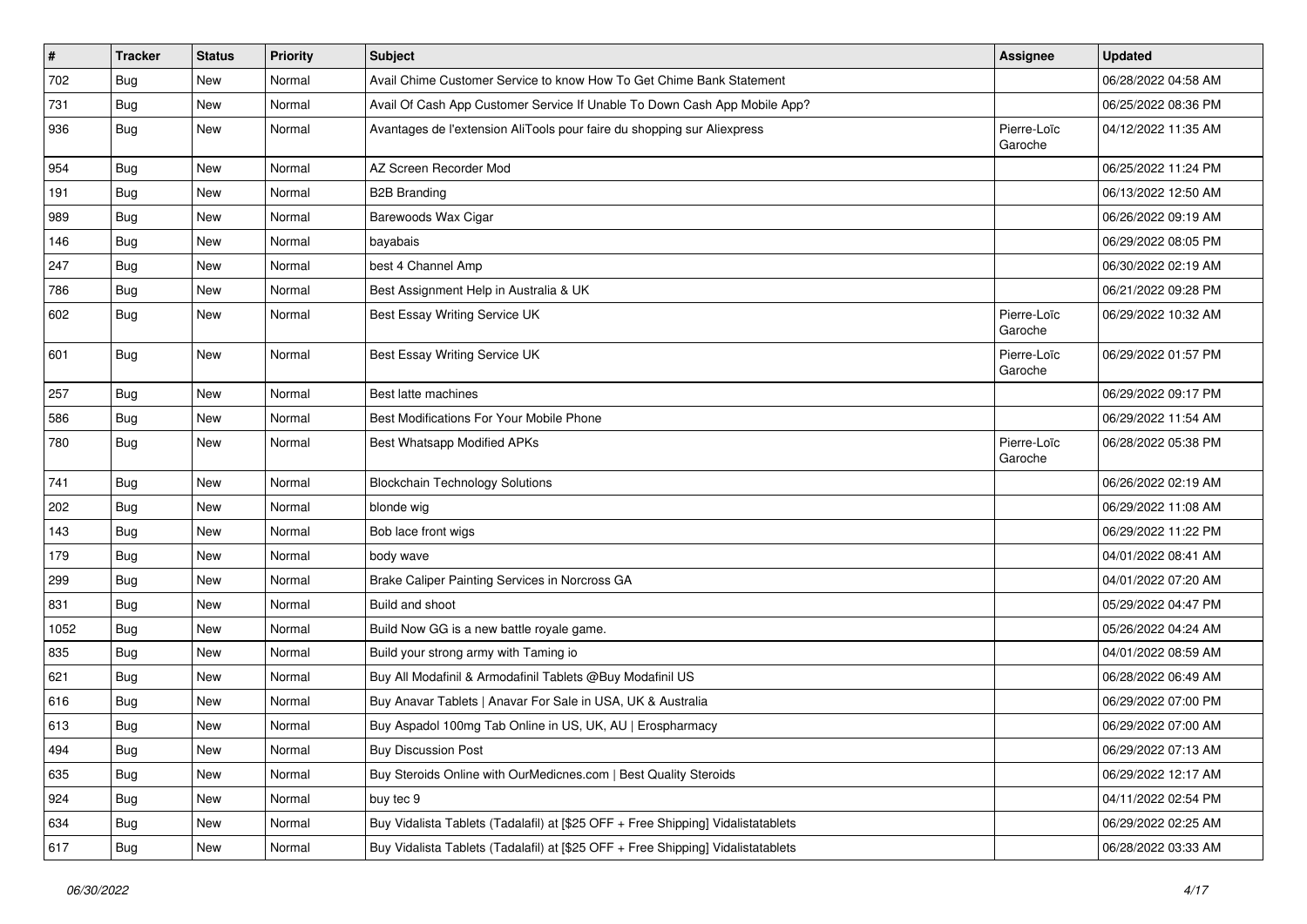| $\vert$ # | <b>Tracker</b> | <b>Status</b> | <b>Priority</b> | Subject                                                                      | <b>Assignee</b>        | <b>Updated</b>      |
|-----------|----------------|---------------|-----------------|------------------------------------------------------------------------------|------------------------|---------------------|
| 1131      | Bug            | New           | Normal          | Calculatrice Forex pour calculer les paramètres de la copie des transactions |                        | 06/29/2022 07:24 PM |
| 259       | Bug            | New           | Normal          | call center services                                                         |                        | 06/26/2022 01:30 AM |
| 690       | Bug            | <b>New</b>    | Normal          | campervan hire                                                               |                        | 06/28/2022 11:55 AM |
| 1044      | <b>Bug</b>     | New           | Normal          | Can I Disapprove If Random Person Sent Me Money On Cash App?                 |                        | 05/26/2022 03:51 PM |
| 964       | <b>Bug</b>     | New           | Normal          | Can I Fix Cash App Transfer Failed Issues By Adding Sufficient Funds?        |                        | 06/26/2022 07:21 AM |
| 865       | <b>Bug</b>     | New           | Normal          | Canon IJ Printer Utility                                                     |                        | 05/18/2022 07:24 PM |
| 951       | <b>Bug</b>     | New           | Normal          | Canon.com/ijsetup                                                            |                        | 06/27/2022 07:56 PM |
| 155       | Bug            | <b>New</b>    | Normal          | Cant access my cash app account                                              | Pierre-Loïc<br>Garoche | 06/29/2022 01:55 PM |
| 298       | Bug            | New           | Normal          | Car Stereo Installation Services in Norcross GA                              |                        | 04/01/2022 07:20 AM |
| 354       | Bug            | <b>New</b>    | Normal          | Car Upholstery Cleaning Services in Chesapeake VA                            |                        | 04/01/2022 07:14 AM |
| 338       | Bug            | <b>New</b>    | Normal          | Car Upholstery Cleaning Services in Norfolk VA                               |                        | 04/01/2022 07:23 AM |
| 323       | Bug            | <b>New</b>    | Normal          | Car Upholstery Cleaning Services in Virginia Beach VA                        |                        | 04/01/2022 07:26 AM |
| 303       | Bug            | New           | Normal          | Car Wrapping Services in Norcross GA                                         |                        | 04/01/2022 07:22 AM |
| 408       | <b>Bug</b>     | New           | Normal          | Carpet Cleaning Boston MA                                                    |                        | 04/01/2022 07:47 AM |
| 424       | Bug            | <b>New</b>    | Normal          | Carpet Cleaning Brookline MA                                                 |                        | 04/01/2022 07:45 AM |
| 457       | <b>Bug</b>     | New           | Normal          | Carpet Cleaning Medford MA                                                   |                        | 06/29/2022 06:00 AM |
| 433       | Bug            | New           | Normal          | Carpet Cleaning Newton MA                                                    |                        | 04/01/2022 07:50 AM |
| 449       | Bug            | New           | Normal          | Carpet Cleaning Quincy MA                                                    |                        | 04/01/2022 07:48 AM |
| 340       | <b>Bug</b>     | New           | Normal          | Carpet Cleaning Services in Chesapeake VA                                    |                        | 04/01/2022 07:23 AM |
| 325       | Bug            | <b>New</b>    | Normal          | Carpet Cleaning Services in Norfolk VA                                       |                        | 04/01/2022 07:26 AM |
| 307       | Bug            | New           | Normal          | Carpet Cleaning Services in Virginia Beach VA                                |                        | 04/01/2022 07:19 AM |
| 416       | <b>Bug</b>     | New           | Normal          | Carpet Cleaning Somerville MA                                                |                        | 04/01/2022 07:46 AM |
| 441       | Bug            | New           | Normal          | Carpet Cleaning Watertown MA                                                 |                        | 06/02/2022 06:00 PM |
| 465       | <b>Bug</b>     | New           | Normal          | Carpet Cleaning Westchester MA                                               |                        | 06/29/2022 05:35 AM |
| 341       | <b>Bug</b>     | <b>New</b>    | Normal          | Carpet Repairing Services in Chesapeake VA                                   |                        | 04/01/2022 07:23 AM |
| 326       | Bug            | New           | Normal          | Carpet Repairing Services in Norfolk VA                                      |                        | 04/01/2022 07:26 AM |
| 308       | Bug            | New           | Normal          | Carpet Repairing Services in Virginia Beach VA                               |                        | 04/01/2022 07:19 AM |
| 775       | Bug            | New           | Normal          | cash app                                                                     |                        | 02/14/2022 08:20 AM |
| 227       | Bug            | New           | Normal          | Cash App Help & Solutions - Here You Will Get Better Assistance              |                        | 06/25/2022 11:21 PM |
| 895       | Bug            | New           | Normal          | Cash App Scams                                                               |                        | 06/18/2022 02:36 PM |
| 582       | Bug            | New           | Normal          | Cash App Won't Let Me Send Money If There Is A Low Balance Available         | Pierre-Loïc<br>Garoche | 06/29/2022 03:01 PM |
| 1057      | Bug            | New           | Normal          | <b>CCPlay Education Edition APK</b>                                          |                        | 06/07/2022 04:07 AM |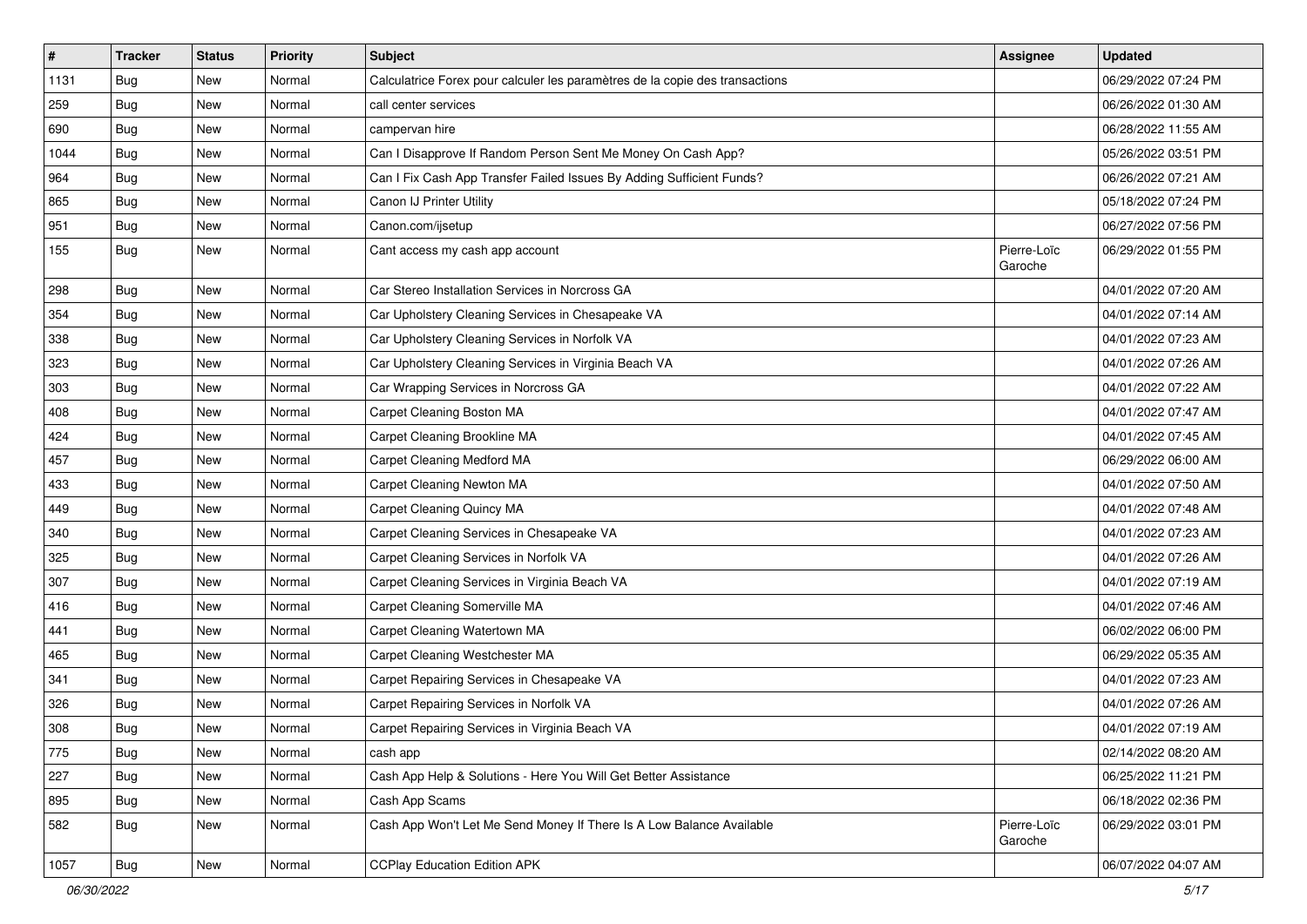| $\vert$ # | <b>Tracker</b> | <b>Status</b> | <b>Priority</b> | <b>Subject</b>                                                 | <b>Assignee</b>        | <b>Updated</b>      |
|-----------|----------------|---------------|-----------------|----------------------------------------------------------------|------------------------|---------------------|
| 838       | Bug            | New           | Normal          | Celebrity Hunter Mod apk - Como instalá-lo                     |                        | 04/01/2022 08:58 AM |
| 507       | Bug            | <b>New</b>    | Normal          | central.bitdefender.com                                        |                        | 06/29/2022 09:35 PM |
| 1102      | Bug            | New           | Normal          | Charlottesville Travel Guide?                                  |                        | 06/26/2022 07:44 AM |
| 531       | <b>Bug</b>     | <b>New</b>    | Normal          | Cheap Assignment Writing Service UK                            | Anonymous              | 06/29/2022 12:18 PM |
| 530       | Bug            | <b>New</b>    | Normal          | Cheap Assignment Writing Service UK                            | Anonymous              | 06/28/2022 11:00 PM |
| 206       | <b>Bug</b>     | New           | Low             | <b>Cheap Electric Bikes</b>                                    |                        | 06/28/2022 12:08 PM |
| 487       | <b>Bug</b>     | <b>New</b>    | Normal          | Cheap Fake Dunks                                               |                        | 06/30/2022 01:19 AM |
| 867       | Bug            | New           | Low             | cheap Yeezys                                                   | Pierre-Loïc<br>Garoche | 04/01/2022 09:12 AM |
| 632       | <b>Bug</b>     | <b>New</b>    | Normal          | CheapestMedsShop   100% Safe Medicines Online in UK & AUS.     |                        | 06/28/2022 09:52 AM |
| 622       | Bug            | New           | Normal          | CheapestMedsShop   100% Safe Medicines Online in UK & AUS.     |                        | 06/29/2022 10:10 PM |
| 615       | Bug            | New           | Normal          | CheapestMedsShop   100% Safe Medicines Online in USA UK & AUS. |                        | 06/29/2022 07:03 AM |
| 769       | Bug            | <b>New</b>    | Normal          | check my cash app                                              |                        | 06/28/2022 03:29 PM |
| 1002      | Bug            | <b>New</b>    | Normal          | Chemistry Assignment Help                                      |                        | 06/04/2022 09:58 AM |
| 650       | Bug            | New           | Normal          | <b>Cherries Health Benefits</b>                                |                        | 06/29/2022 11:13 AM |
| 832       | Bug            | New           | Normal          | Choque Royale Mod Apk                                          |                        | 04/01/2022 08:59 AM |
| 553       | Bug            | New           | Normal          | Cinema HD APK - Free Movie Enjoyment App on Android            |                        | 06/29/2022 11:35 PM |
| 1071      | Bug            | <b>New</b>    | Normal          | Cinema HD Review - Cinemahdy2.net                              |                        | 06/21/2022 06:54 PM |
| 201       | <b>Bug</b>     | New           | Normal          | closure wig                                                    |                        | 06/28/2022 12:58 PM |
| 293       | Bug            | <b>New</b>    | Immediate       | <b>CMT Direct Wix</b>                                          | Anonymous              | 04/01/2022 07:21 AM |
| 657       | Bug            | New           | Normal          | Coconut Nutrition Facts And Health Benefits                    |                        | 06/29/2022 05:05 PM |
| 1083      | Bug            | <b>New</b>    | Normal          | coin base review                                               |                        | 06/11/2022 09:13 AM |
| 189       | Bug            | <b>New</b>    | Normal          | <b>College Biology Writing Services</b>                        |                        | 06/29/2022 10:51 PM |
| 827       | <b>Bug</b>     | New           | Normal          | Come To Know The Required Steps To Unlock Cash App Account     |                        | 04/01/2022 08:59 AM |
| 782       | <b>Bug</b>     | <b>New</b>    | Normal          | Comment faire une sonnerie téléphonique                        |                        | 06/29/2022 04:47 PM |
| 413       | Bug            | <b>New</b>    | Normal          | Commercial Floor Cleaning Boston MA                            |                        | 04/01/2022 07:45 AM |
| 430       | <b>Bug</b>     | New           | Normal          | Commercial Floor Cleaning Brookline MA                         |                        | 04/01/2022 07:50 AM |
| 462       | <b>Bug</b>     | New           | Normal          | Commercial Floor Cleaning Medford MA                           |                        | 04/01/2022 07:32 AM |
| 438       | <b>Bug</b>     | New           | Normal          | Commercial Floor Cleaning Newton MA                            |                        | 04/01/2022 07:50 AM |
| 454       | Bug            | New           | Normal          | Commercial Floor Cleaning Quincy MA                            |                        | 06/02/2022 05:59 PM |
| 421       | Bug            | New           | Normal          | Commercial Floor Cleaning Somerville MA                        |                        | 04/01/2022 07:46 AM |
| 446       | Bug            | New           | Normal          | Commercial Floor Cleaning Watertown MA                         |                        | 04/01/2022 07:49 AM |
| 470       | <b>Bug</b>     | New           | Normal          | Commercial Floor Cleaning Westchester MA                       |                        | 06/29/2022 09:07 PM |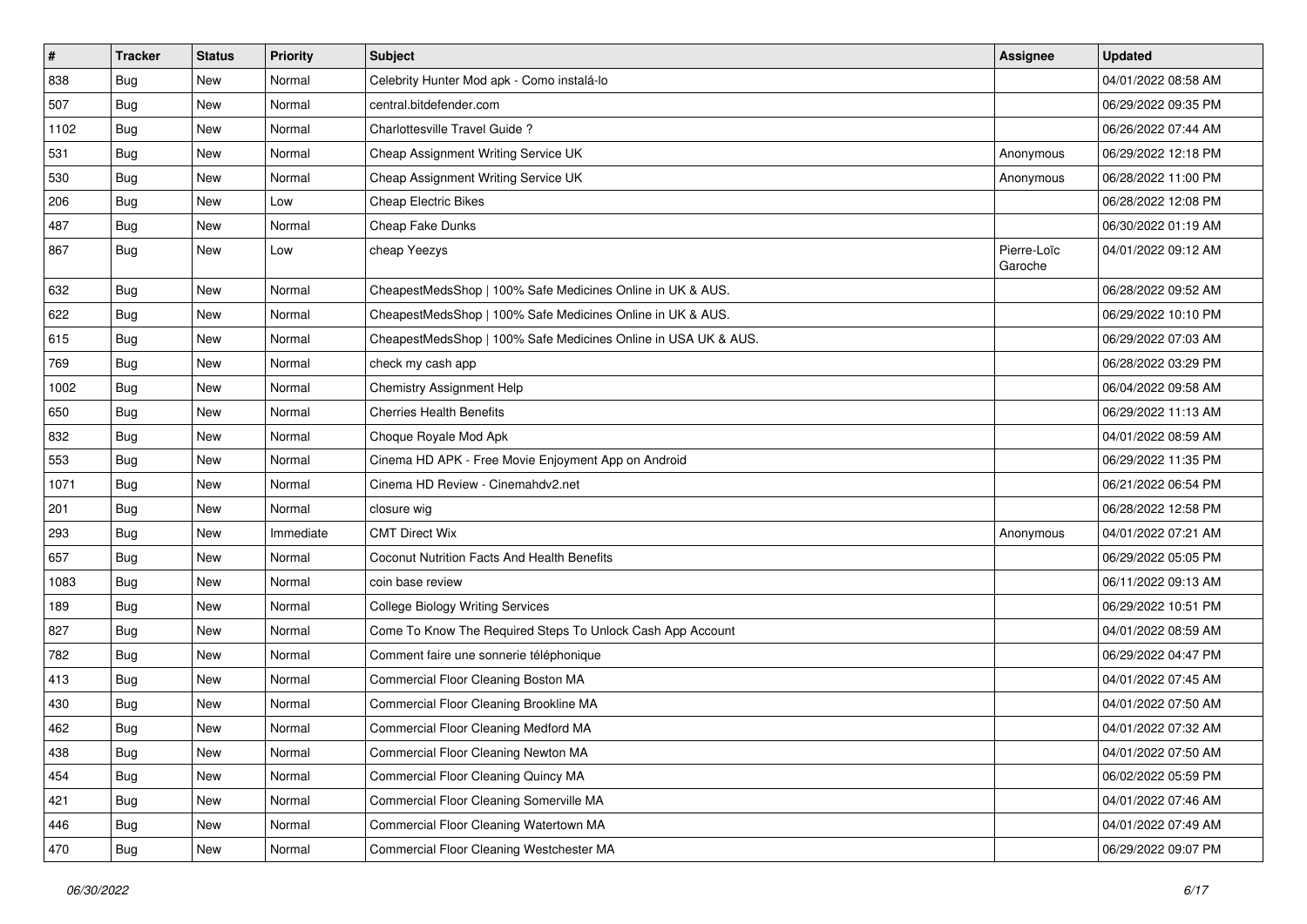| $\vert$ # | <b>Tracker</b> | <b>Status</b> | Priority  | <b>Subject</b>                                                               | <b>Assignee</b>        | <b>Updated</b>      |
|-----------|----------------|---------------|-----------|------------------------------------------------------------------------------|------------------------|---------------------|
| 614       | Bug            | <b>New</b>    | Normal    | Como baixar o MOD APK no celular                                             |                        | 06/29/2022 02:22 AM |
| 874       | Bug            | <b>New</b>    | Normal    | Cómo descargar Minecraft Apk                                                 |                        | 06/26/2022 08:01 AM |
| 700       | <b>Bug</b>     | New           | Normal    | Cómo descargar Poppy Playtime                                                |                        | 04/01/2022 09:30 AM |
| 754       | Bug            | <b>New</b>    | Normal    | Cómo descargar tonos gratis de teléfono celular                              |                        | 06/26/2022 01:56 PM |
| 721       | Bug            | <b>New</b>    | Normal    | Cómo instalar un Mod Apk                                                     |                        | 06/30/2022 02:08 AM |
| 1086      | Bug            | <b>New</b>    | Immediate | Composite Engineer                                                           | Pierre-Loïc<br>Garoche | 06/10/2022 09:26 AM |
| 132       | Bug            | <b>New</b>    | Normal    | concrete-everything                                                          |                        | 06/29/2022 05:41 PM |
| 74        | Bug            | New           | Normal    | const is not supported inside contract                                       | Pierre-Loïc<br>Garoche | 06/30/2022 12:23 AM |
| 1124      | Bug            | New           | Normal    | Cookie clicker unblocked                                                     |                        | 06/24/2022 05:14 AM |
| 1122      | Bug            | <b>New</b>    | Normal    | Count the number of words on the Microsoft Word application in the phone     |                        | 06/23/2022 04:19 AM |
| 1041      | <b>Bug</b>     | <b>New</b>    | Normal    | Count words in Word on the computer                                          |                        | 05/27/2022 02:16 PM |
| 133       | Bug            | <b>New</b>    | Normal    | craftlabs                                                                    |                        | 06/29/2022 10:22 AM |
| 750       | Bug            | <b>New</b>    | Normal    | Create a Report Template                                                     |                        | 06/26/2022 04:27 PM |
| 1073      | Bug            | <b>New</b>    | Normal    | Cricut Design Space                                                          |                        | 06/07/2022 09:34 PM |
| 1067      | Bug            | <b>New</b>    | Normal    | Cricut.com/setup                                                             |                        | 05/31/2022 12:19 PM |
| 1062      | Bug            | <b>New</b>    | Normal    | Cricut.com/setup                                                             |                        | 05/28/2022 12:26 PM |
| 1061      | Bug            | New           | Normal    | Cricut.com/setup                                                             |                        | 05/28/2022 12:24 PM |
| 1058      | Bug            | <b>New</b>    | Normal    | Cricut.com/setup                                                             |                        | 05/28/2022 08:28 AM |
| 1045      | <b>Bug</b>     | <b>New</b>    | Normal    | Cricut.com/setup                                                             |                        | 05/24/2022 10:45 AM |
| 1021      | Bug            | <b>New</b>    | Normal    | Cricut.com/setup                                                             |                        | 05/26/2022 12:21 AM |
| 1020      | Bug            | <b>New</b>    | Normal    | Cricut.com/setup                                                             |                        | 05/13/2022 11:14 AM |
| 1019      | Bug            | New           | Normal    | Cricut.com/setup                                                             |                        | 05/13/2022 11:13 AM |
| 1012      | Bug            | <b>New</b>    | Normal    | Cricut.com/setup                                                             |                        | 05/11/2022 11:30 AM |
| 1006      | Bug            | <b>New</b>    | Normal    | Cricut.com/setup                                                             |                        | 05/10/2022 01:22 PM |
| 996       | Bug            | <b>New</b>    | Normal    | Cricut.com/setup                                                             |                        | 06/27/2022 07:12 AM |
| 714       | <b>Bug</b>     | <b>New</b>    | Normal    | Cuevana 3 Premium - Enjoy Your Favorite Movies and TV Shows on Your Smart TV |                        | 06/27/2022 11:43 PM |
| 912       | Bug            | New           | Normal    | Cuphead Mobile Game Review                                                   |                        | 06/09/2022 10:14 AM |
| 144       | <b>Bug</b>     | New           | Normal    | curly bob lace front wigs                                                    |                        | 06/26/2022 01:44 PM |
| 169       | <b>Bug</b>     | New           | Normal    | CV Maker - UAE CV Writing Agency                                             |                        | 06/28/2022 05:38 PM |
| 628       | Bug            | New           | Normal    | CV reviewing services!                                                       |                        | 06/29/2022 05:09 PM |
| 1128      | <b>Bug</b>     | New           | Normal    | cvjvfbdi                                                                     | Hamza<br>Bourbouh      | 06/27/2022 01:52 PM |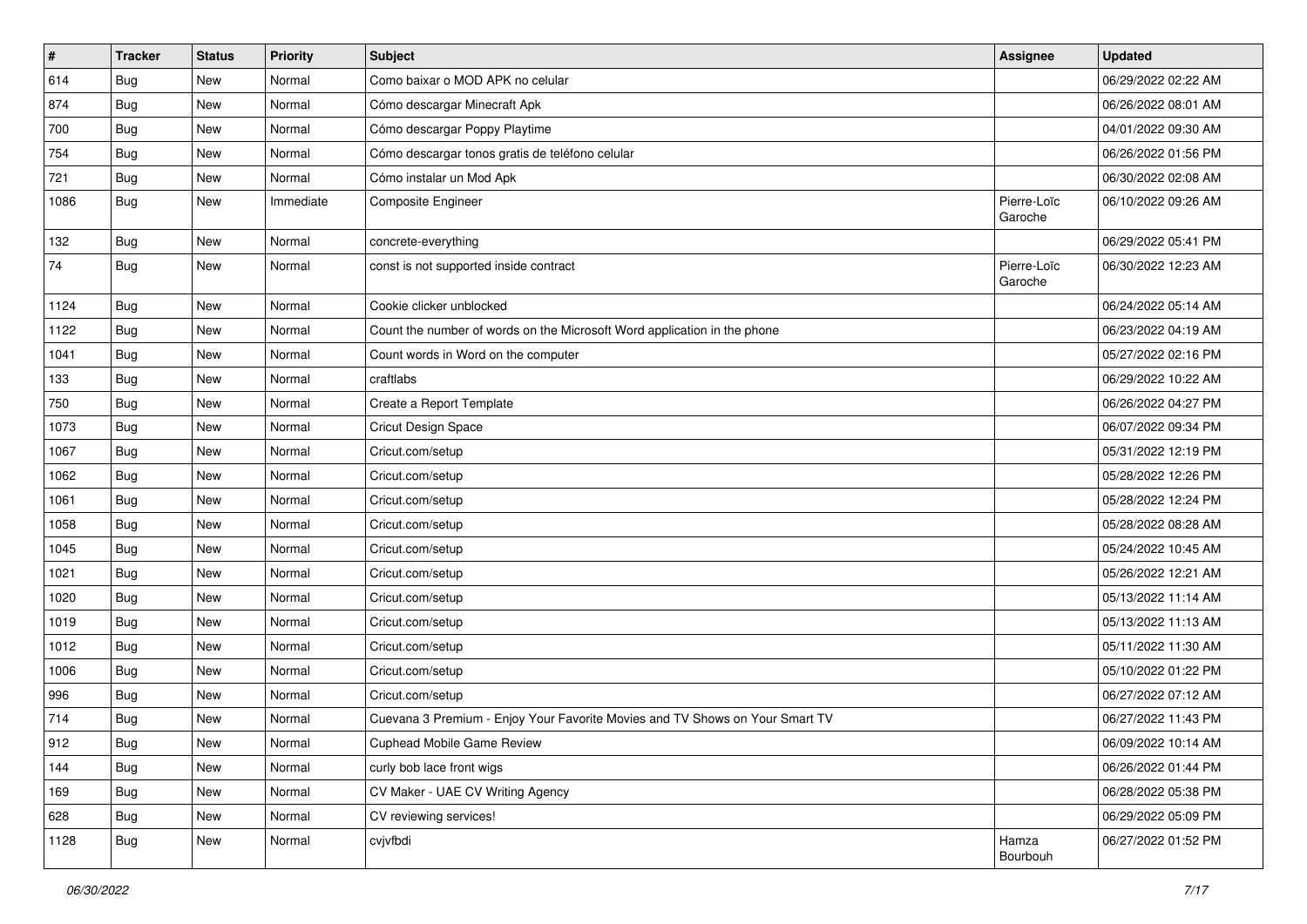| #    | Tracker    | <b>Status</b> | <b>Priority</b> | <b>Subject</b>                                                          | <b>Assignee</b>        | <b>Updated</b>      |
|------|------------|---------------|-----------------|-------------------------------------------------------------------------|------------------------|---------------------|
| 986  | <b>Bug</b> | New           | Normal          | dbhdsvbhdf                                                              | Christophe<br>Garion   | 06/27/2022 04:12 PM |
| 1076 | Bug        | New           | Normal          | DedicatedHosting4u                                                      |                        | 06/11/2022 09:15 AM |
| 592  | Bug        | New           | Normal          | Deezer Premium APK - Baixe músicas de qualquer lugar do mundo de graça  |                        | 06/29/2022 03:10 PM |
| 978  | Bug        | New           | Normal          | Delamore Lodge is a place to stay.                                      |                        | 06/27/2022 04:57 AM |
| 1051 | Bug        | New           | Normal          | Dental Supplies USA                                                     |                        | 06/11/2022 09:20 PM |
| 161  | Bug        | New           | Normal          | dfdrtyuio                                                               |                        | 06/29/2022 12:00 PM |
| 166  | Bug        | New           | Normal          | dfgbd                                                                   |                        | 04/01/2022 07:57 AM |
| 165  | <b>Bug</b> | New           | Normal          | dfgbd                                                                   |                        | 04/01/2022 07:57 AM |
| 164  | Bug        | <b>New</b>    | Normal          | dfgbd                                                                   |                        | 06/29/2022 11:36 PM |
| 128  | <b>Bug</b> | New           | Normal          | dfgbd                                                                   |                        | 06/28/2022 09:48 AM |
| 150  | Bug        | New           | Normal          | dfgh                                                                    |                        | 06/29/2022 09:47 PM |
| 158  | Bug        | New           | Normal          | dfghj zcvgh                                                             |                        | 06/27/2022 07:28 AM |
| 149  | <b>Bug</b> | New           | Normal          | dftgy                                                                   |                        | 06/28/2022 06:18 PM |
| 724  | Bug        | <b>New</b>    | Normal          | Dial Chime Customer support number for a quick response                 |                        | 06/29/2022 03:31 AM |
| 684  | Bug        | New           | Normal          | Difference between paper map and online map                             |                        | 06/29/2022 09:46 AM |
| 717  | Bug        | New           | Normal          | Disney Plus Apk - Watch Movies and TV Shows on Your Device              |                        | 06/29/2022 03:10 PM |
| 315  | Bug        | New           | Normal          | Dissertation help UK                                                    |                        | 06/28/2022 01:20 PM |
| 1074 | Bug        | New           | Normal          | Dissertation writing help at economical rates!                          | Christophe<br>Garion   | 06/06/2022 04:48 PM |
| 539  | Bug        | New           | Normal          | Do you want to know how to activate cash card through phone number?     |                        | 04/01/2022 09:25 AM |
| 516  | Bug        | New           | Normal          | Does Cash App Help To Get Cash App Refund Without Any Interruption?     |                        | 06/29/2022 05:12 PM |
| 833  | Bug        | <b>New</b>    | Normal          | Does Direct Deposit Hit Chime- seek Chime Customer Service              |                        | 04/01/2022 08:59 AM |
| 682  | <b>Bug</b> | New           | Normal          | Does Facebook customer service live chat allow to speak with someone?   |                        | 06/29/2022 09:56 AM |
| 676  | Bug        | New           | Normal          | Does Facebook customer service live chat allow to speak with someone?   |                        | 04/01/2022 09:39 AM |
| 822  | Bug        | New           | Normal          | Dowload Your Boyfriend Game                                             |                        | 06/28/2022 04:56 AM |
| 876  | <b>Bug</b> | New           | Normal          | Download Full-Size Profile Pictures of Your Favorite Users With InstaDP |                        | 04/01/2022 09:12 AM |
| 1034 | Bug        | New           | Normal          | Download Teaching Feeling For Android                                   |                        | 05/20/2022 09:25 AM |
| 734  | <b>Bug</b> | New           | Normal          | DR. STRANGE: Multiverse of Scheduling Madness!                          |                        | 06/28/2022 07:07 AM |
| 795  | Bug        | New           | Normal          | Drift Boss - Exciting Race                                              |                        | 06/26/2022 06:32 PM |
| 1003 | Bug        | New           | Normal          | Drift F1 is a drifting car game inspired by F1's tracks.                | Pierre-Loïc<br>Garoche | 05/10/2022 10:52 AM |
| 727  | <b>Bug</b> | New           | Normal          | Drive for speed simulator mod apk                                       | Pierre-Loïc<br>Garoche | 06/27/2022 06:33 AM |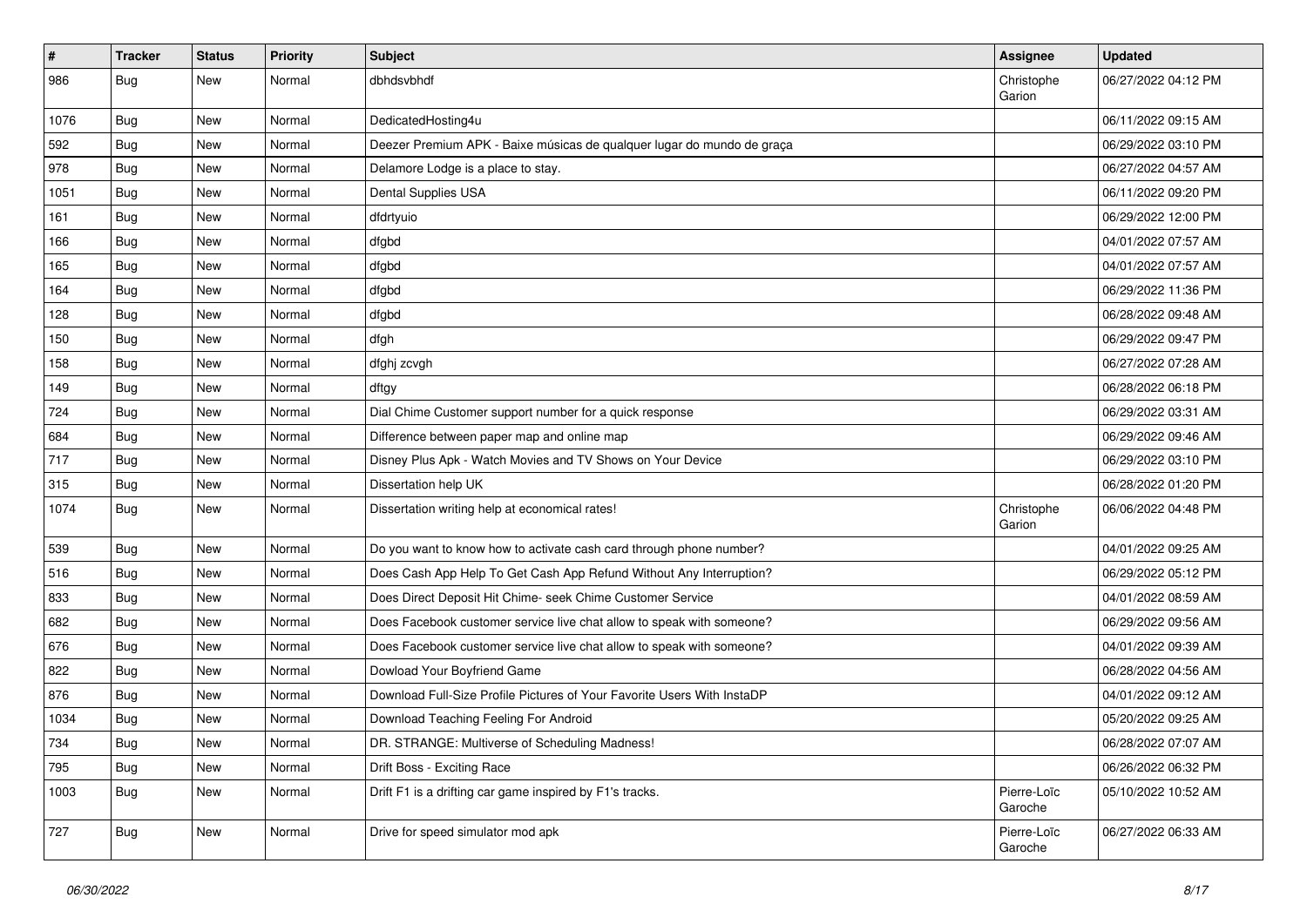| $\vert$ # | <b>Tracker</b> | <b>Status</b> | <b>Priority</b> | <b>Subject</b>                                                                                                                                                                                                                                                        | <b>Assignee</b>        | <b>Updated</b>      |
|-----------|----------------|---------------|-----------------|-----------------------------------------------------------------------------------------------------------------------------------------------------------------------------------------------------------------------------------------------------------------------|------------------------|---------------------|
| 581       | <b>Bug</b>     | New           | Normal          | E-Learning Course Help                                                                                                                                                                                                                                                |                        | 06/29/2022 08:19 PM |
| 910       | Bug            | <b>New</b>    | Normal          | Each content looks unisize or not formated                                                                                                                                                                                                                            |                        | 04/06/2022 11:21 AM |
| 347       | <b>Bug</b>     | New           | Normal          | Eco/Green Cleaning Services in Chesapeake VA                                                                                                                                                                                                                          |                        | 06/29/2022 06:35 AM |
| 332       | Bug            | <b>New</b>    | Normal          | Eco/Green Cleaning Services in Norfolk VA                                                                                                                                                                                                                             |                        | 04/01/2022 07:25 AM |
| 317       | Bug            | <b>New</b>    | Normal          | Eco/Green Cleaning Services in Virginia Beach VA                                                                                                                                                                                                                      |                        | 06/27/2022 07:03 AM |
| 949       | <b>Bug</b>     | <b>New</b>    | Normal          | <b>Educational Games</b>                                                                                                                                                                                                                                              |                        | 06/15/2022 09:11 PM |
| 708       | Bug            | <b>New</b>    | Normal          | Efficient ways to proceed with the cash app dispute process?                                                                                                                                                                                                          |                        | 06/29/2022 10:24 AM |
| 655       | Bug            | <b>New</b>    | Normal          | <b>Eggplant Health Benefits</b>                                                                                                                                                                                                                                       |                        | 06/29/2022 08:18 AM |
| 593       | Bug            | New           | Normal          | Eiffel Spark Ultimate C2 SN series is a fully synthetic range of advanced performance engine oils blended in high<br>performance fully synthetic (PAO - polyalphaolefin) basestocks fortified with advanced technology additive<br>system, specifically formulated to |                        | 06/29/2022 03:34 PM |
| 1092      | Bug            | <b>New</b>    | Normal          | Ellison Estate Vineyard                                                                                                                                                                                                                                               |                        | 06/20/2022 12:03 PM |
| 351       | Bug            | <b>New</b>    | Normal          | Emergency Cleaning Services in Chesapeake VA                                                                                                                                                                                                                          |                        | 04/01/2022 07:14 AM |
| 350       | Bug            | <b>New</b>    | Normal          | Emergency Cleaning Services in Chesapeake VA                                                                                                                                                                                                                          |                        | 04/01/2022 07:14 AM |
| 335       | Bug            | <b>New</b>    | Normal          | Emergency Cleaning Services in Norfolk VA                                                                                                                                                                                                                             |                        | 04/01/2022 07:24 AM |
| 320       | Bug            | <b>New</b>    | Normal          | Emergency Cleaning Services in Virginia Beach VA                                                                                                                                                                                                                      |                        | 04/01/2022 07:27 AM |
| 561       | Bug            | <b>New</b>    | Normal          | Enjoy the Full YouTube Premium Experience With YouTube Premium Membership                                                                                                                                                                                             |                        | 06/29/2022 02:18 PM |
| 1117      | Bug            | <b>New</b>    | Normal          | Equal Words - Word search game for PC and Windows Phone                                                                                                                                                                                                               |                        | 06/29/2022 04:58 AM |
| 692       | <b>Bug</b>     | <b>New</b>    | Normal          | Esports 888b                                                                                                                                                                                                                                                          |                        | 06/12/2022 10:04 AM |
| 75        | Bug            | <b>New</b>    | Normal          | exception File "checks/algebraicLoop.ml", line 368, characters 16-22: Assertion failed                                                                                                                                                                                |                        | 06/30/2022 01:21 AM |
| 573       | Bug            | <b>New</b>    | Normal          | Experimente lo mejor en la aplicación Apk de juegos gratis                                                                                                                                                                                                            |                        | 06/29/2022 05:48 PM |
| 92        | Bug            | <b>New</b>    | High            | expression should have been normalized in EMF backend                                                                                                                                                                                                                 | Pierre-Loïc<br>Garoche | 06/29/2022 05:44 PM |
| 135       | Bug            | New           | Normal          | factspress                                                                                                                                                                                                                                                            |                        | 04/01/2022 07:52 AM |
| 258       | Bug            | <b>New</b>    | Normal          | Fake Nike Dunk High AMBUSH Deep Royal                                                                                                                                                                                                                                 |                        | 06/30/2022 12:31 AM |
| 497       | Bug            | <b>New</b>    | Normal          | Fake Nike Dunk Low Off-White Lot 50                                                                                                                                                                                                                                   |                        | 06/29/2022 03:23 PM |
| 256       | Bug            | <b>New</b>    | Normal          | <b>Fake Travis Scott Shoes</b>                                                                                                                                                                                                                                        |                        | 04/01/2022 08:12 AM |
| 977       | <b>Bug</b>     | <b>New</b>    | Normal          | Fans of the Old Country will like this book.                                                                                                                                                                                                                          |                        | 06/26/2022 05:54 AM |
| 268       | Bug            | New           | Normal          | Fashionj                                                                                                                                                                                                                                                              |                        | 04/01/2022 08:20 AM |
| 154       | Bug            | New           | Normal          | fdgyyrut gyrtrw                                                                                                                                                                                                                                                       |                        | 06/27/2022 01:21 AM |
| 915       | Bug            | New           | Normal          | Finance dissertation writing                                                                                                                                                                                                                                          |                        | 04/07/2022 09:22 AM |
| 1091      | <b>Bug</b>     | New           | Normal          | Find family fun indoors and outdoors in the Jungfrau Region                                                                                                                                                                                                           |                        | 06/14/2022 09:33 AM |
| 985       | <b>Bug</b>     | New           | Normal          | Find out the vitality of Facebook Phone Number:                                                                                                                                                                                                                       |                        | 06/27/2022 05:39 AM |
| 316       | <b>Bug</b>     | New           | Normal          | Finden Sie den besten Klingelton für Ihr Telefon                                                                                                                                                                                                                      |                        | 06/24/2022 10:28 PM |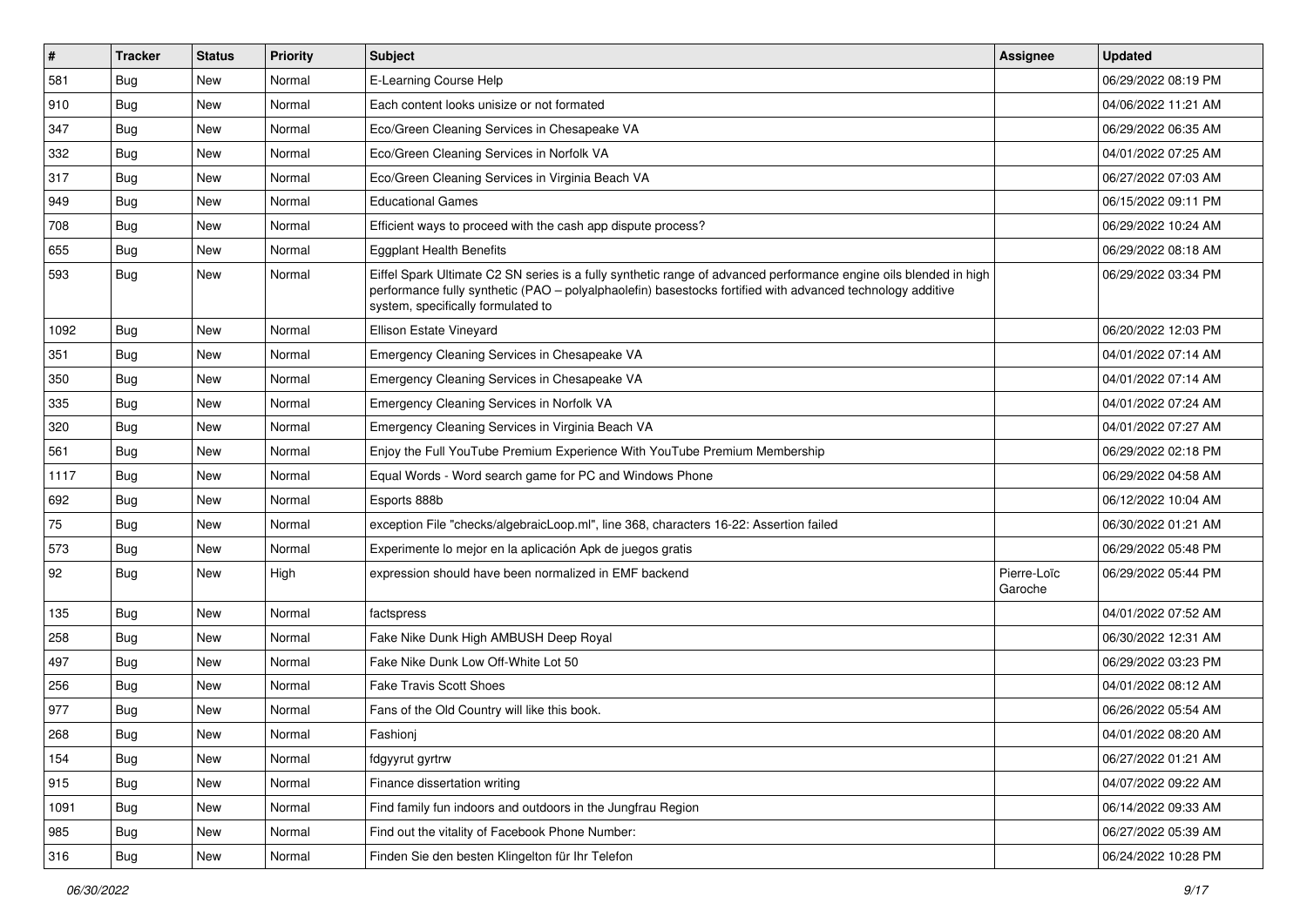| $\sharp$ | <b>Tracker</b> | <b>Status</b> | <b>Priority</b> | <b>Subject</b>                                                  | <b>Assignee</b> | <b>Updated</b>      |
|----------|----------------|---------------|-----------------|-----------------------------------------------------------------|-----------------|---------------------|
| 983      | <b>Bug</b>     | New           | Normal          | Finding issue in tekken 3 game?                                 |                 | 06/28/2022 03:26 AM |
| 982      | Bug            | New           | Normal          | Five sites that let you download free scenarios for your iPhone |                 | 05/07/2022 09:34 PM |
| 213      | <b>Bug</b>     | New           | Normal          | fix HP Notebook Missing Operating System Error Message          |                 | 04/01/2022 08:53 AM |
| 475      | Bug            | <b>New</b>    | Normal          | Floor Cleaning Arlington MA                                     |                 | 06/29/2022 05:53 PM |
| 411      | Bug            | <b>New</b>    | Normal          | Floor Cleaning Boston MA                                        |                 | 04/01/2022 07:47 AM |
| 427      | <b>Bug</b>     | New           | Normal          | Floor Cleaning Brookline MA                                     |                 | 04/01/2022 07:46 AM |
| 460      | Bug            | New           | Normal          | Floor Cleaning Medford MA                                       |                 | 06/28/2022 01:07 PM |
| 436      | Bug            | New           | Normal          | Floor Cleaning Newton MA                                        |                 | 04/01/2022 07:50 AM |
| 452      | <b>Bug</b>     | New           | Normal          | Floor Cleaning Quincy MA                                        |                 | 04/01/2022 07:48 AM |
| 419      | Bug            | <b>New</b>    | Normal          | Floor Cleaning Somerville MA                                    |                 | 04/01/2022 07:46 AM |
| 444      | <b>Bug</b>     | New           | Normal          | Floor Cleaning Watertown MA                                     |                 | 04/01/2022 07:49 AM |
| 468      | Bug            | New           | Normal          | Floor Cleaning Westchester MA                                   |                 | 06/27/2022 02:41 AM |
| 473      | Bug            | <b>New</b>    | Normal          | Floor Stripping Arlington MA                                    |                 | 06/29/2022 09:20 PM |
| 409      | Bug            | New           | Normal          | Floor Stripping Boston MA                                       |                 | 04/01/2022 07:47 AM |
| 425      | Bug            | <b>New</b>    | Normal          | Floor Stripping Brookline MA                                    |                 | 04/01/2022 07:45 AM |
| 458      | Bug            | New           | Normal          | Floor Stripping Medford MA                                      |                 | 04/01/2022 07:32 AM |
| 434      | Bug            | <b>New</b>    | Normal          | Floor Stripping Newton MA                                       |                 | 04/01/2022 07:50 AM |
| 450      | Bug            | <b>New</b>    | Normal          | Floor Stripping Quincy MA                                       |                 | 06/29/2022 06:32 AM |
| 417      | Bug            | New           | Normal          | Floor Stripping Somerville MA                                   |                 | 04/01/2022 07:46 AM |
| 442      | Bug            | New           | Normal          | Floor Stripping Watertown MA                                    |                 | 04/01/2022 07:49 AM |
| 466      | Bug            | New           | Normal          | Floor Stripping Westchester MA                                  |                 | 06/29/2022 08:36 PM |
| 474      | Bug            | <b>New</b>    | Normal          | Floor Waxing Arlington MA                                       |                 | 06/28/2022 08:10 PM |
| 410      | Bug            | <b>New</b>    | Normal          | Floor Waxing Boston MA                                          |                 | 04/01/2022 07:47 AM |
| 426      | Bug            | New           | Normal          | Floor Waxing Brookline MA                                       |                 | 04/01/2022 07:49 AM |
| 459      | Bug            | New           | Normal          | Floor Waxing Medford MA                                         |                 | 04/01/2022 07:32 AM |
| 435      | <b>Bug</b>     | <b>New</b>    | Normal          | Floor Waxing Newton MA                                          |                 | 04/01/2022 07:50 AM |
| 451      | Bug            | New           | Normal          | Floor Waxing Quincy MA                                          |                 | 04/01/2022 07:48 AM |
| 418      | <b>Bug</b>     | New           | Normal          | Floor Waxing Somerville MA                                      |                 | 04/01/2022 07:46 AM |
| 443      | Bug            | New           | Normal          | Floor Waxing Watertown MA                                       |                 | 04/01/2022 07:51 AM |
| 467      | Bug            | New           | Normal          | Floor Waxing Westchester MA                                     |                 | 04/01/2022 07:31 AM |
| 253      | Bug            | New           | Normal          | Florence Lawrence                                               |                 | 06/29/2022 06:22 PM |
| 232      | Bug            | New           | Normal          | FM whatsapp messaging app.                                      |                 | 06/27/2022 10:04 AM |
| 956      | <b>Bug</b>     | New           | Normal          | FNF Free Mods Online                                            |                 | 06/25/2022 09:59 PM |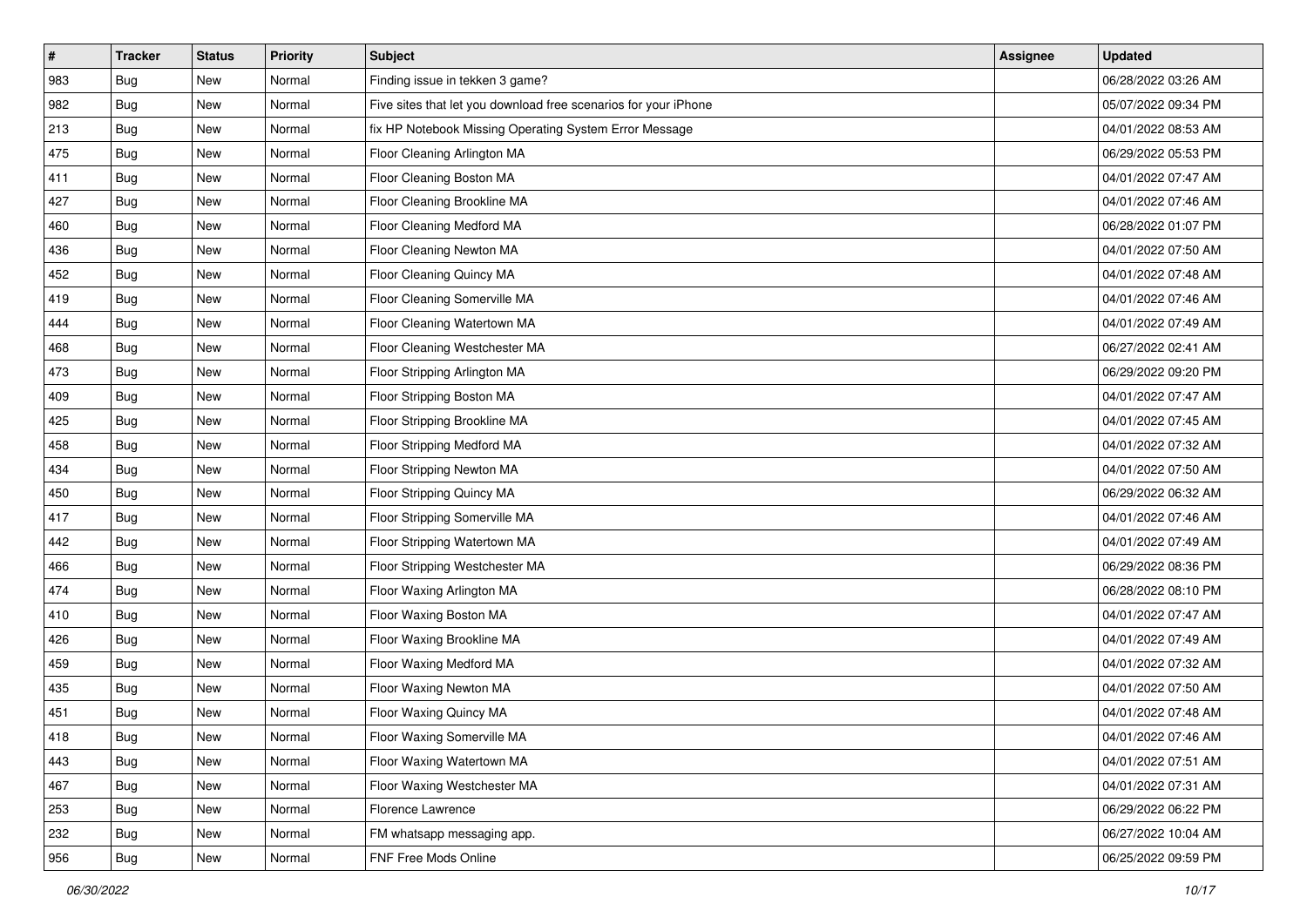| $\sharp$ | <b>Tracker</b> | <b>Status</b> | <b>Priority</b> | Subject                                                                          | <b>Assignee</b> | <b>Updated</b>      |
|----------|----------------|---------------|-----------------|----------------------------------------------------------------------------------|-----------------|---------------------|
| 774      | Bug            | New           | Normal          | Follow proper initiatives                                                        |                 | 06/29/2022 12:34 PM |
| 765      | Bug            | New           | Normal          | Follow proper initiatives to check my cash app                                   |                 | 06/25/2022 10:08 AM |
| 590      | <b>Bug</b>     | New           | Normal          | Follow proper initiatives to check my cash app card balance:                     |                 | 06/27/2022 09:57 AM |
| 577      | Bug            | <b>New</b>    | Normal          | Follow these easy steps to make Admiral Casino Login                             |                 | 06/28/2022 03:52 AM |
| 703      | Bug            | <b>New</b>    | Normal          | For real-time help, dial Facebook customer service number                        |                 | 06/29/2022 12:30 AM |
| 157      | <b>Bug</b>     | New           | Normal          | Forget cash app pin                                                              |                 | 06/29/2022 12:43 PM |
| 515      | Bug            | New           | Normal          | Fragment Nike Dunk High Tokyo Fake                                               |                 | 06/29/2022 11:19 PM |
| 979      | Bug            | New           | Normal          | Free Gas Cards for the Unemployed                                                |                 | 06/25/2022 09:02 PM |
| 980      | <b>Bug</b>     | New           | Normal          | Free Gas Cards for the Unemployed                                                |                 | 06/28/2022 02:54 PM |
| 219      | Bug            | <b>New</b>    | Normal          | Free Ringtones for Cell Phones.                                                  |                 | 06/29/2022 08:59 PM |
| 781      | Bug            | New           | Normal          | Free Whatsapp Group to Join                                                      |                 | 06/28/2022 11:48 AM |
| 923      | <b>Bug</b>     | New           | Normal          | frenchies for sale                                                               |                 | 04/11/2022 02:35 PM |
| 957      | Bug            | <b>New</b>    | Normal          | From Where I Can Get Cheap Writing Services?                                     |                 | 04/20/2022 05:06 AM |
| 789      | Bug            | New           | Normal          | Full version                                                                     |                 | 06/30/2022 02:36 AM |
| 393      | Bug            | <b>New</b>    | Normal          | Furniture Assembly Services in Annapolis MD                                      |                 | 04/01/2022 07:16 AM |
| 369      | <b>Bug</b>     | New           | Normal          | Furniture Assembly Services in Arlington County VA                               |                 | 04/01/2022 07:12 AM |
| 357      | Bug            | <b>New</b>    | Normal          | Furniture Assembly Services in Baltimore MD                                      |                 | 04/01/2022 07:12 AM |
| 375      | Bug            | <b>New</b>    | Normal          | Furniture Assembly Services in Fairfax VA                                        |                 | 04/01/2022 07:18 AM |
| 405      | <b>Bug</b>     | New           | Normal          | Furniture Assembly Services in Gaithersburg MD                                   |                 | 04/01/2022 07:47 AM |
| 381      | Bug            | <b>New</b>    | Normal          | Furniture Assembly Services in McLean VA                                         |                 | 04/01/2022 07:17 AM |
| 399      | Bug            | New           | Normal          | Furniture Assembly Services in Potomac MD                                        |                 | 04/01/2022 07:15 AM |
| 387      | <b>Bug</b>     | <b>New</b>    | Normal          | Furniture Assembly Services in Sterling VA                                       |                 | 04/01/2022 07:18 AM |
| 363      | Bug            | <b>New</b>    | Normal          | Furniture Assembly Services in Washington DC                                     |                 | 04/01/2022 07:13 AM |
| 849      | Bug            | New           | Normal          | FutEmax App Apk - Watch Soccer, Fantasy Football, And More On Your Mobile Device |                 | 04/01/2022 09:04 AM |
| 1053     | Bug            | New           | Normal          | Game Geometry Dash                                                               |                 | 05/26/2022 11:30 AM |
| 1118     | <b>Bug</b>     | <b>New</b>    | Normal          | Gameplay Minecraft                                                               |                 | 06/27/2022 10:33 AM |
| 412      | Bug            | New           | Normal          | Germs Removal Boston MA                                                          |                 | 04/01/2022 07:47 AM |
| 429      | <b>Bug</b>     | New           | Normal          | Germs Removal Brookline MA                                                       |                 | 04/01/2022 07:51 AM |
| 428      | Bug            | New           | Normal          | Germs Removal Brookline MA                                                       |                 | 04/01/2022 07:47 AM |
| 461      | Bug            | New           | Normal          | Germs Removal Medford MA                                                         |                 | 06/29/2022 09:06 PM |
| 437      | Bug            | New           | Normal          | Germs Removal Newton MA                                                          |                 | 04/01/2022 07:50 AM |
| 453      | Bug            | New           | Normal          | Germs Removal Quincy MA                                                          |                 | 04/01/2022 07:48 AM |
| 420      | <b>Bug</b>     | New           | Normal          | Germs Removal Somerville MA                                                      |                 | 04/01/2022 07:46 AM |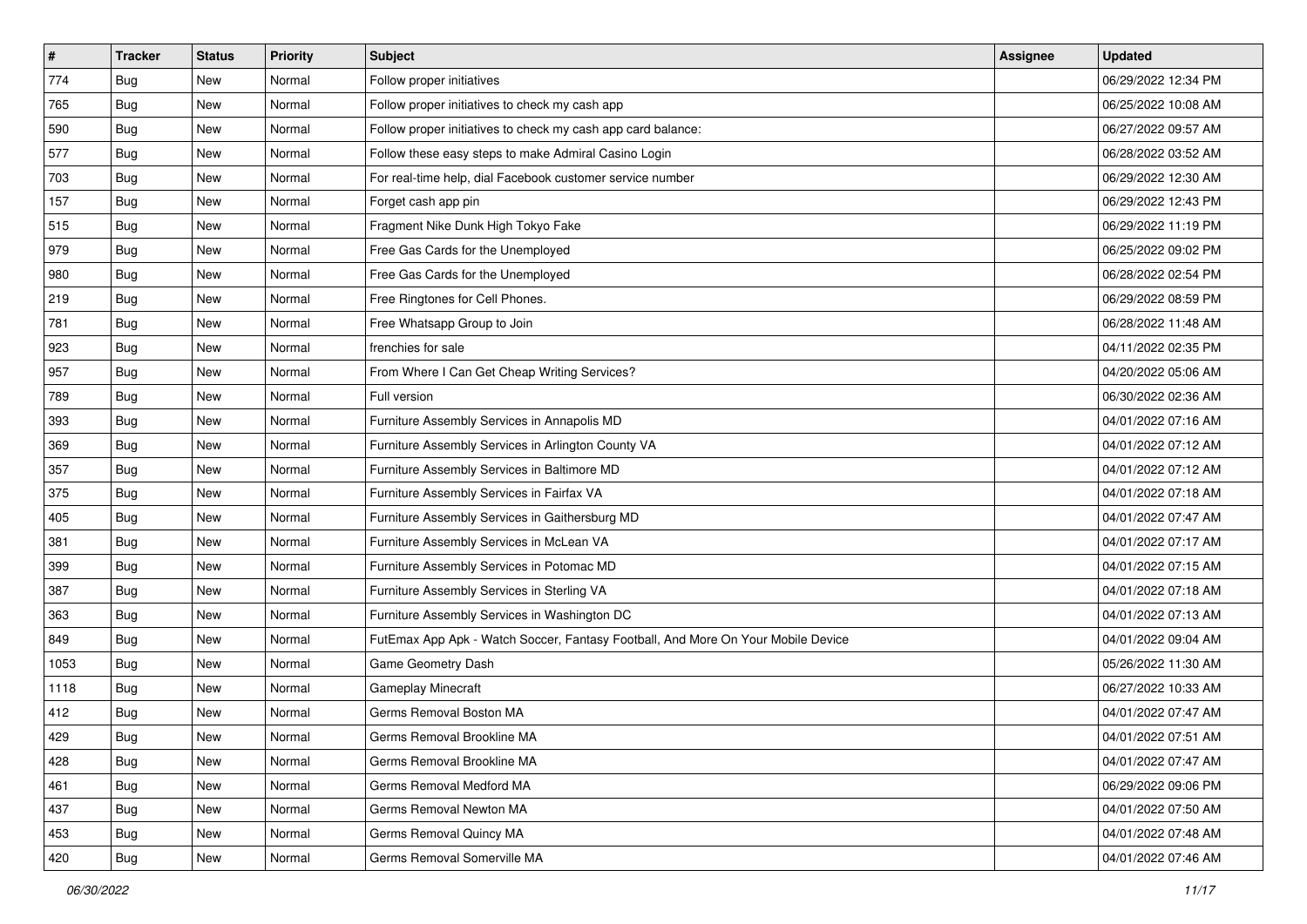| $\vert$ # | <b>Tracker</b> | <b>Status</b> | <b>Priority</b> | Subject                                                                                                                                                                                                                                           | <b>Assignee</b>        | <b>Updated</b>      |
|-----------|----------------|---------------|-----------------|---------------------------------------------------------------------------------------------------------------------------------------------------------------------------------------------------------------------------------------------------|------------------------|---------------------|
| 445       | <b>Bug</b>     | New           | Normal          | Germs Removal Watertown MA                                                                                                                                                                                                                        |                        | 04/01/2022 07:49 AM |
| 469       | Bug            | <b>New</b>    | Normal          | Germs Removal Westchester MA                                                                                                                                                                                                                      |                        | 06/28/2022 10:40 AM |
| 641       | Bug            | New           | Normal          | Get Best Economics Dissertation Writing Service                                                                                                                                                                                                   |                        | 06/25/2022 10:04 AM |
| 489       | Bug            | New           | Normal          | Get cash app refund instantly if sent to the wrong person                                                                                                                                                                                         |                        | 06/29/2022 09:03 PM |
| 959       | Bug            | <b>New</b>    | Normal          | Get connected with cash app team-How to get money off cash app at walmart without card                                                                                                                                                            |                        | 06/27/2022 08:52 AM |
| 732       | <b>Bug</b>     | New           | Normal          | Get rectifications steps about why cash app transfer failed                                                                                                                                                                                       |                        | 06/26/2022 03:28 PM |
| 547       | Bug            | New           | Normal          | Get rid of the issue of cash app down by calling experts.                                                                                                                                                                                         |                        | 06/26/2022 10:38 AM |
| 668       | Bug            | New           | Normal          | Get to know Cash App Refund Process here                                                                                                                                                                                                          |                        | 06/29/2022 07:21 AM |
| 535       | Bug            | New           | Normal          | Getting Tangled Problems When You Try To Apply For Cash App Delete Account                                                                                                                                                                        | Christophe<br>Garion   | 06/26/2022 04:51 PM |
| 162       | Bug            | <b>New</b>    | Normal          | gfyuik9                                                                                                                                                                                                                                           | Hamza<br>Bourbouh      | 04/01/2022 08:01 AM |
| 120       | Bug            | New           | Normal          | ghfjtkx                                                                                                                                                                                                                                           | Pierre-Loïc<br>Garoche | 06/29/2022 09:26 PM |
| 965       | Bug            | <b>New</b>    | Normal          | Go with cash app customer service to know where I can load my cash app card                                                                                                                                                                       |                        | 06/28/2022 04:30 AM |
| 118       | Bug            | <b>New</b>    | Normal          | golf                                                                                                                                                                                                                                              | Anonymous              | 06/29/2022 07:36 PM |
| 892       | Bug            | New           | Normal          | Good game                                                                                                                                                                                                                                         |                        | 04/01/2022 09:15 AM |
| 834       | Bug            | <b>New</b>    | Normal          | Grasp the secret to relieve stress and fatigue                                                                                                                                                                                                    |                        | 04/01/2022 08:57 AM |
| 818       | Bug            | New           | Normal          | Have you ever played a basketball game?                                                                                                                                                                                                           | Corentin<br>Lauverjat  | 04/01/2022 08:55 AM |
| 285       | Bug            | <b>New</b>    | Normal          | Have you ever written an essay?                                                                                                                                                                                                                   |                        | 06/29/2022 12:45 PM |
| 137       | <b>Bug</b>     | New           | Normal          | hcbets                                                                                                                                                                                                                                            |                        | 04/01/2022 07:52 AM |
| 492       | Bug            | <b>New</b>    | Normal          | HD Streamz MOD APK v3.5.5 (Keine Werbung)                                                                                                                                                                                                         |                        | 06/29/2022 08:18 PM |
| 295       | Bug            | New           | Normal          | Headliner Repair Services in Jonesboro GA                                                                                                                                                                                                         |                        | 04/01/2022 07:21 AM |
| 305       | Bug            | New           | Normal          | Headliner Repair Services in Norcross GA                                                                                                                                                                                                          |                        | 04/01/2022 07:19 AM |
| 1088      | Bug            | <b>New</b>    | Normal          | Health And Fitness Tips 2022                                                                                                                                                                                                                      | Pierre-Loïc<br>Garoche | 06/20/2022 06:42 AM |
| 182       | Bug            | <b>New</b>    | Normal          | <b>Healthcare Custom Writing Services</b>                                                                                                                                                                                                         |                        | 06/28/2022 10:53 AM |
| 181       | Bug            | <b>New</b>    | Normal          | <b>Healthcare Custom Writing Services</b>                                                                                                                                                                                                         |                        | 06/29/2022 07:35 PM |
| 627       | Bug            | New           | Normal          | <b>HELO</b>                                                                                                                                                                                                                                       |                        | 06/28/2022 11:28 AM |
| 544       | Bug            | New           | Normal          | Hey! I had a very cool idea to order our general picture on canvas for my family as a gift. But couldn't find a good<br>one. Once my friend advised me this article in which I found what I was looking for and gave a cool gift to my<br>family. |                        | 06/27/2022 04:10 AM |
| 187       | <b>Bug</b>     | New           | Normal          | High Quality Replic 350 V2 Carbon                                                                                                                                                                                                                 |                        | 04/01/2022 08:40 AM |
| 508       | <b>Bug</b>     | New           | Normal          | hire a professional dissertation help                                                                                                                                                                                                             |                        | 06/28/2022 04:58 PM |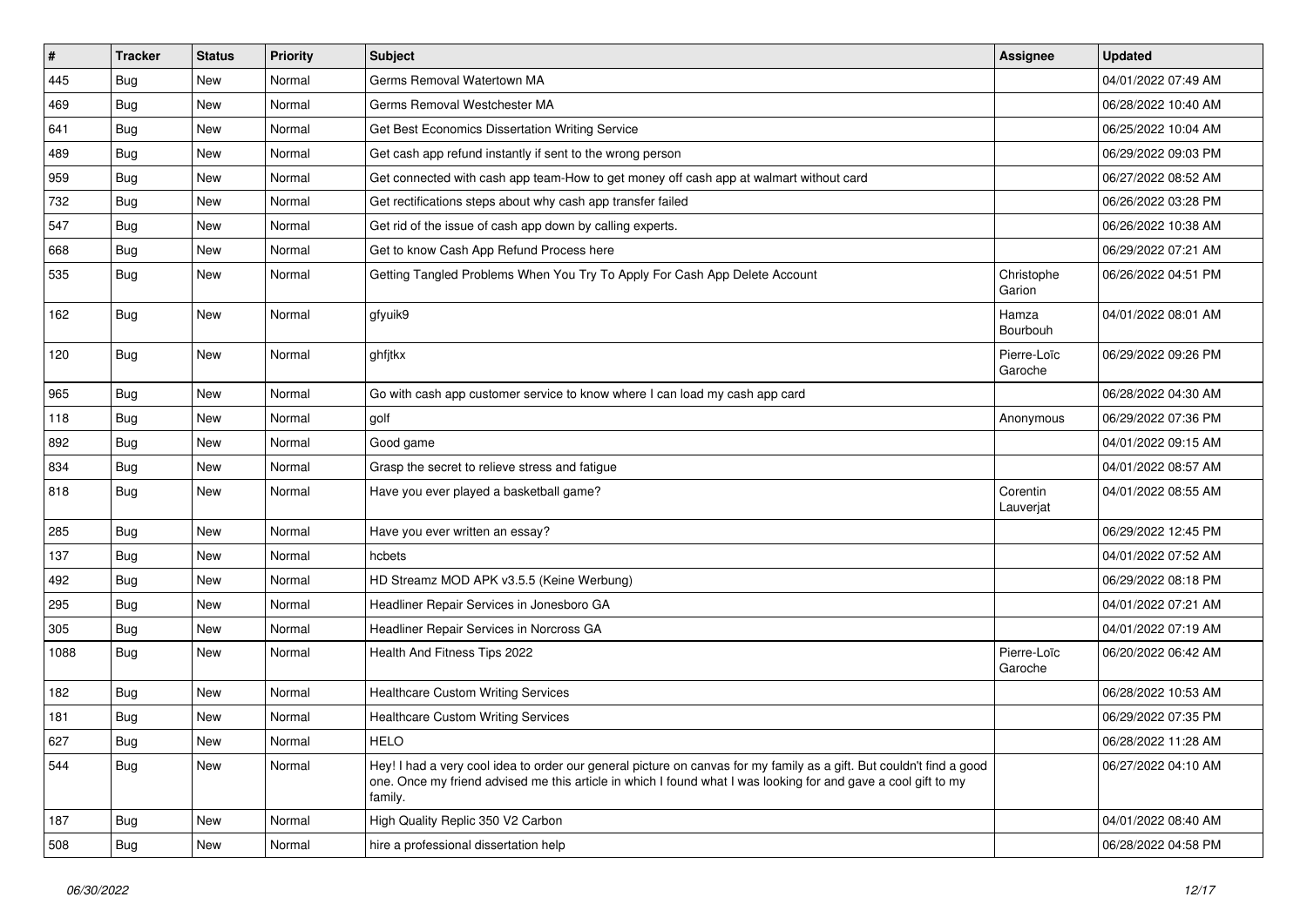| $\pmb{\#}$ | <b>Tracker</b> | <b>Status</b> | <b>Priority</b> | <b>Subject</b>                                                                   | <b>Assignee</b>        | <b>Updated</b>      |
|------------|----------------|---------------|-----------------|----------------------------------------------------------------------------------|------------------------|---------------------|
| 195        | Bug            | New           | Normal          | homoeobazaar                                                                     |                        | 04/01/2022 08:23 AM |
| 196        | Bug            | New           | Normal          | Homoeobazaar For Homeopathy Medicines                                            |                        | 06/27/2022 02:18 PM |
| 671        | Bug            | <b>New</b>    | Normal          | Hot games                                                                        | Pierre-Loïc<br>Garoche | 06/29/2022 12:40 AM |
| 274        | Bug            | New           | Normal          | How AI is transforming coupon marketing campaigns?                               | Anonymous              | 06/27/2022 01:54 PM |
| 589        | <b>Bug</b>     | New           | Normal          | How can I get the cash app phone number of customer support?                     |                        | 06/30/2022 12:20 AM |
| 631        | Bug            | <b>New</b>    | Normal          | How Can I Load Cash App Card at Walmart straight away?                           |                        | 06/26/2022 04:07 PM |
| 630        | Bug            | New           | Normal          | How Can I Load Cash App Card at Walmart straight away?                           |                        | 06/26/2022 12:04 AM |
| 629        | <b>Bug</b>     | New           | Normal          | How Can I Load Cash App Card at Walmart straight away?                           |                        | 06/28/2022 06:07 AM |
| 933        | Bug            | <b>New</b>    | Normal          | How Can I Watch Movies on My Mobile Phone                                        |                        | 06/24/2022 12:55 AM |
| 706        | <b>Bug</b>     | New           | Normal          | How Can You Cancel A Cash App Payment Without Any Prior Information?             |                        | 06/26/2022 09:13 AM |
| 501        | Bug            | New           | Normal          | How Do I Annihilate Cash App Transfer Failed Problems Effectively                | Pierre-Loïc<br>Garoche | 06/30/2022 12:58 AM |
| 815        | Bug            | New           | Normal          | how do i call cash app customer service                                          | Xavier Thirioux        | 06/28/2022 01:04 PM |
| 971        | <b>Bug</b>     | <b>New</b>    | Normal          | How Do I Check Balance On Cash App Card With Optimum Ease?                       |                        | 06/27/2022 08:16 PM |
| 783        | Bug            | New           | Normal          | How Do I Determine The Reasons And Solutions To Fix Cash App Transfer Failed?    |                        | 06/29/2022 01:42 PM |
| 1106       | Bug            | New           | Normal          | How Do I Get Cash App ++ Without Confronting Any Technical Glitches?             |                        | 06/25/2022 09:53 PM |
| 719        | Bug            | New           | Normal          | How Do I Send \$5000 Through Cash App Account With Ease?                         |                        | 06/29/2022 10:15 PM |
| 758        | Bug            | New           | Normal          | How Do I Study Consistently For Hours?                                           |                        | 06/27/2022 12:49 AM |
| 737        | <b>Bug</b>     | New           | Normal          | How Do I Talk To A Live Person At Facebook If Anything Is Doubtful?              |                        | 06/27/2022 09:59 PM |
| 1087       | <b>Bug</b>     | New           | Normal          | How do new writers start out?                                                    |                        | 06/29/2022 10:43 AM |
| 796        | <b>Bug</b>     | <b>New</b>    | Normal          | How Does Cash App ++ actually work and What is the process of it                 |                        | 06/29/2022 05:10 AM |
| 720        | Bug            | New           | Normal          | How does Cash App Phone Number provide a quick treatment?                        |                        | 06/27/2022 08:02 AM |
| 524        | <b>Bug</b>     | New           | Normal          | How Does Google Account Recovery Work If Your Account Is Hacked?                 |                        | 06/29/2022 05:32 AM |
| 733        | Bug            | New           | Normal          | How does one go about getting a book deal?                                       |                        | 06/28/2022 06:35 PM |
| 928        | Bug            | New           | Normal          | How Does Sutton Bank Cash App Customer Service Help In Answering Your Questions? |                        | 04/12/2022 11:36 AM |
| 215        | <b>Bug</b>     | New           | Normal          | How For Top Level Cell Phone For You                                             |                        | 06/27/2022 09:19 PM |
| 633        | <b>Bug</b>     | New           | Normal          | How i can i solve my issue                                                       |                        | 04/01/2022 09:38 AM |
| 742        | Bug            | New           | Normal          | How Long Does Cash App Support Take To Respond For A Better Support?             |                        | 06/25/2022 11:00 PM |
| 916        | Bug            | New           | Normal          | How long does it take to write a book?                                           |                        | 04/07/2022 12:15 PM |
| 955        | Bug            | New           | Normal          | How Long Does Verification Take On Cash App If You Apply For The Verification?   | Christophe<br>Garion   | 06/25/2022 10:50 PM |
| 571        | <b>Bug</b>     | New           | Normal          | How may the Cash app dispute your trade?                                         | Pierre-Loïc<br>Garoche | 06/29/2022 09:47 AM |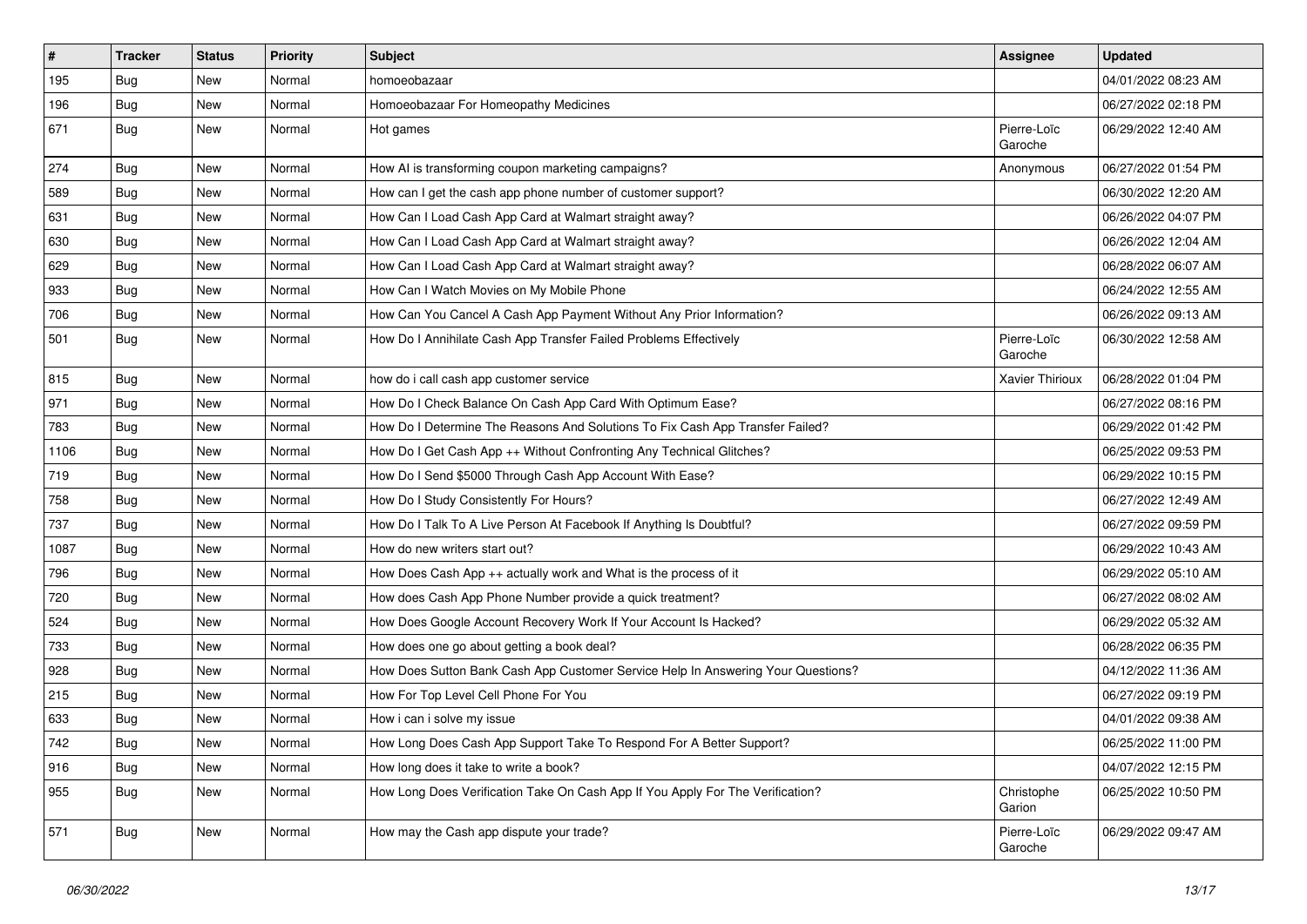| $\vert$ # | <b>Tracker</b> | <b>Status</b> | <b>Priority</b> | <b>Subject</b>                                                            | Assignee               | <b>Updated</b>      |
|-----------|----------------|---------------|-----------------|---------------------------------------------------------------------------|------------------------|---------------------|
| 738       | <b>Bug</b>     | New           | Normal          | How Much Amount Do I Get Using The Referral Code For Cash App?            |                        | 06/27/2022 03:58 PM |
| 217       | Bug            | New           | Normal          | How this service matter most?                                             |                        | 06/29/2022 11:28 AM |
| 1115      | <b>Bug</b>     | New           | Normal          | How to access your saved favorite Tiktok                                  |                        | 06/28/2022 03:59 PM |
| 784       | <b>Bug</b>     | New           | Normal          | How To Add Money On Cash App Card And Check The Funds?                    |                        | 06/28/2022 12:36 PM |
| 762       | <b>Bug</b>     | <b>New</b>    | Normal          | How To Add Money To A Cash App Card If Struggling With Low Amount?        |                        | 06/29/2022 10:53 AM |
| 678       | <b>Bug</b>     | New           | Normal          | How to be a winner in buidnow gg                                          |                        | 06/29/2022 06:31 PM |
| 972       | Bug            | New           | Normal          | How To Borrow Money From The Cash App? Get To Know About The Same         |                        | 04/25/2022 07:30 AM |
| 852       | <b>Bug</b>     | New           | Normal          | How to cancel your French Bee flight within 24 hours?                     |                        | 04/01/2022 09:13 AM |
| 882       | <b>Bug</b>     | New           | Normal          | How to change bank account on cash app?                                   |                        | 04/01/2022 09:16 AM |
| 906       | Bug            | New           | Normal          | How To Change Cash App From Business To Personal Account For Any Reasons? |                        | 04/04/2022 09:57 AM |
| 1009      | Bug            | New           | Normal          | How to change routing number on Cash App?                                 |                        | 05/11/2022 07:13 AM |
| 1025      | Bug            | New           | Normal          | how to change the logo in wordpress                                       |                        | 06/25/2022 06:20 PM |
| 518       | Bug            | <b>New</b>    | Normal          | How To Check The Balance Of Cash App Account By Taking Cash App Support?  |                        | 06/28/2022 08:51 PM |
| 536       | Bug            | New           | Normal          | How to check the balance on the cash app card                             | Hamza<br>Bourbouh      | 06/29/2022 01:17 PM |
| 1024      | Bug            | New           | Normal          | How to choose the right broker                                            |                        | 06/25/2022 06:23 PM |
| 533       | <b>Bug</b>     | New           | Normal          | How to complete the homework assignments in economics in the easiest way? |                        | 06/28/2022 06:26 PM |
| 1101      | Bug            | <b>New</b>    | Normal          | How to Delete Cash App History at once?                                   |                        | 06/27/2022 01:33 PM |
| 1064      | Bug            | New           | Normal          | How to delete Cash App history?                                           | Pierre-Loïc<br>Garoche | 06/11/2022 10:29 AM |
| 976       | Bug            | <b>New</b>    | Normal          | How to delete the cash app account history right now?                     | Hamza<br>Bourbouh      | 06/28/2022 11:22 AM |
| 697       | Bug            | <b>New</b>    | Normal          | How to Descargar Pura TV For Android                                      |                        | 06/28/2022 04:43 PM |
| 984       | Bug            | New           | Normal          | How to disable, permanently delete Twitter account on phone, PC           |                        | 06/26/2022 08:28 AM |
| 826       | <b>Bug</b>     | New           | Normal          | How to Dowload MXL TV Premium                                             |                        | 05/26/2022 03:34 PM |
| 966       | <b>Bug</b>     | New           | Normal          | How to Download the Filmes                                                |                        | 06/27/2022 03:25 AM |
| 1129      | Bug            | New           | Normal          | how to enable direct deposit on cash app?                                 |                        | 06/28/2022 10:44 AM |
| 591       | Bug            | New           | Normal          | How To Find Facebook Modifications For Your Spotify Premium Apk?          |                        | 06/29/2022 12:40 AM |
| 1038      | Bug            | New           | Normal          | How to Fix Canon Printer Offline ISsue                                    | Pierre-Loïc<br>Garoche | 05/27/2022 05:25 AM |
| 541       | Bug            | New           | Normal          | How to fix the cash app payment failed errors?                            |                        | 06/28/2022 10:56 PM |
| 574       | Bug            | New           | Normal          | How to fix the Epson printer offline issue due to a wired connection?     |                        | 06/29/2022 10:23 AM |
| 1069      | Bug            | New           | Normal          | how to get cash app support phone number 24*7 available                   |                        | 06/29/2022 05:37 PM |
| 1079      | Bug            | New           | Normal          | How to get cheap psychology assignment?                                   |                        | 06/15/2022 06:00 AM |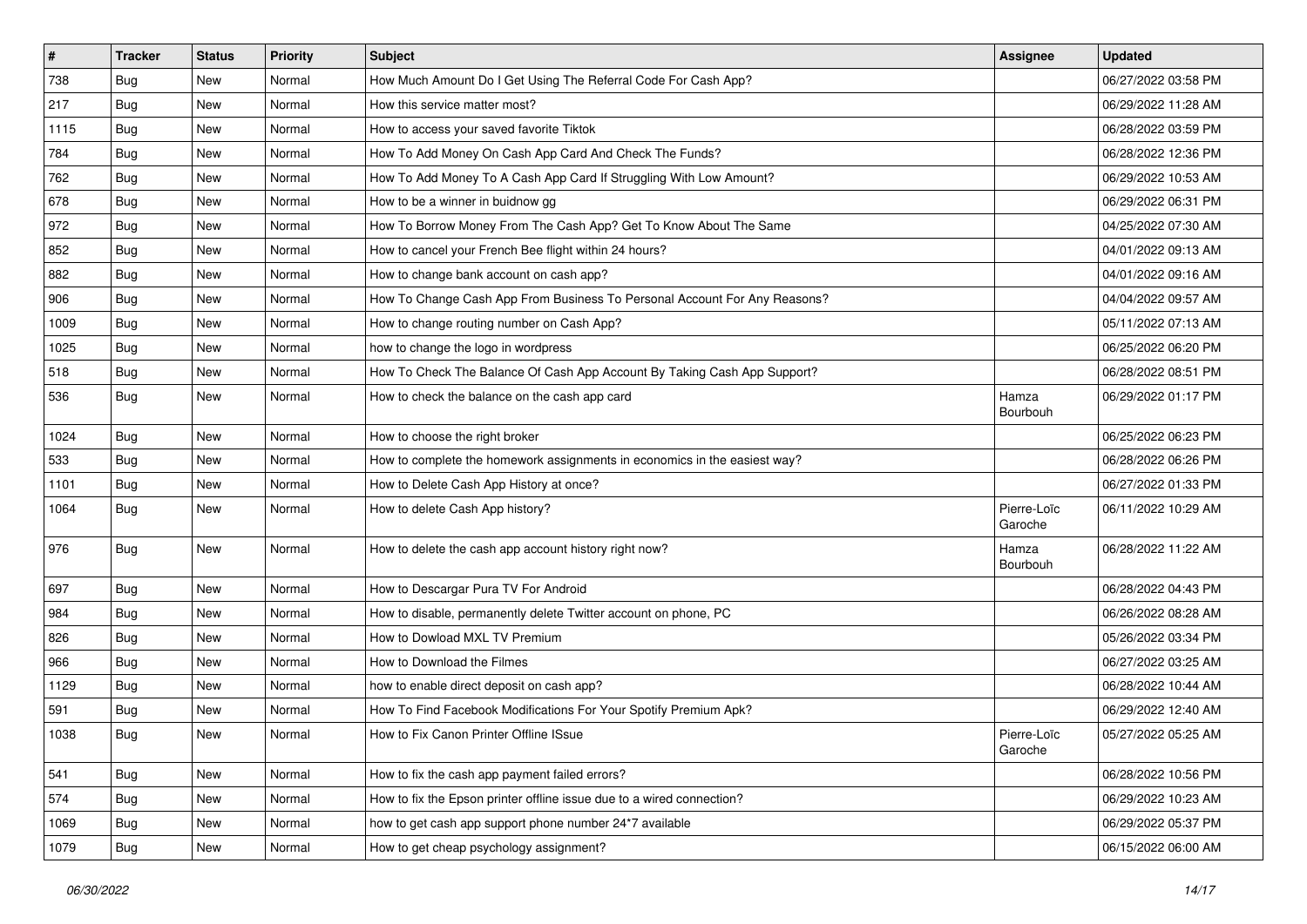| $\vert$ # | <b>Tracker</b> | <b>Status</b> | <b>Priority</b> | Subject                                                                                      | <b>Assignee</b>        | <b>Updated</b>      |
|-----------|----------------|---------------|-----------------|----------------------------------------------------------------------------------------------|------------------------|---------------------|
| 1014      | Bug            | New           | Normal          | how to get chime routing and account number ? chime routing number florida                   |                        | 05/11/2022 12:42 PM |
| 694       | Bug            | New           | Normal          | How to Get Guidance On How To Cash App Withdrawal Limit?                                     | Christophe<br>Garion   | 06/29/2022 03:09 PM |
| 785       | Bug            | <b>New</b>    | Normal          | How To Get Money Off Cash App Without Card Or With A Card?                                   |                        | 06/28/2022 11:35 AM |
| 1039      | Bug            | <b>New</b>    | Normal          | How to Get Tickmill Bonuses for Free                                                         |                        | 05/26/2022 05:43 PM |
| 565       | Bug            | New           | Normal          | How To Install RepelisPlus On Your Android Phone?                                            |                        | 06/28/2022 09:46 AM |
| 564       | Bug            | New           | Normal          | How To Install RepelisPlus On Your Android Phone?                                            |                        | 06/29/2022 05:11 AM |
| 885       | Bug            | <b>New</b>    | Normal          | How to Install the Tele Latino App For Android                                               |                        | 03/28/2022 04:10 AM |
| 696       | <b>Bug</b>     | New           | Normal          | How to Install the TuMangaOnline App                                                         |                        | 06/30/2022 01:09 AM |
| 747       | Bug            | <b>New</b>    | Normal          | How to Install Tyflex Plus on Your Android Device                                            |                        | 06/26/2022 08:16 AM |
| 709       | Bug            | New           | Normal          | How To Load Cash App Card At Walmart Without Having To Face Any Hassle?                      |                        | 06/29/2022 03:26 AM |
| 763       | Bug            | New           | High            | How to Make a Ringtone on Your iPhone                                                        |                        | 06/27/2022 04:16 PM |
| 1032      | Bug            | <b>New</b>    | Normal          | How To Play The Wordle Game                                                                  |                        | 05/17/2022 10:37 AM |
| 1035      | Bug            | New           | Normal          | how to relieve spam score                                                                    | Pierre-Loïc<br>Garoche | 05/18/2022 11:39 AM |
| 854       | Bug            | <b>New</b>    | Normal          | How To Resolve Password Problems Through Facebook Customer Service?                          |                        | 04/09/2022 06:11 PM |
| 1042      | Bug            | <b>New</b>    | Normal          | How to set up direct deposit on cash app?                                                    |                        | 05/25/2022 01:17 PM |
| 267       | <b>Bug</b>     | New           | Normal          | How To Use Internet Radio Services To Listen To Your Favorite Songs                          |                        | 06/30/2022 03:16 AM |
| 1080      | Bug            | New           | Normal          | How to use Math Wallet   Nexo wallet   CoinTiger Exchange                                    |                        | 06/15/2022 11:56 AM |
| 1060      | Bug            | <b>New</b>    | Normal          | How to Use Panda Helper to Speed Up Your iOS                                                 |                        | 05/28/2022 09:12 AM |
| 689       | Bug            | <b>New</b>    | Normal          | How to use twitch.tv/activate?                                                               |                        | 06/28/2022 10:48 PM |
| 688       | <b>Bug</b>     | New           | Normal          | How to use twitch.tv/activate?                                                               |                        | 06/24/2022 04:16 AM |
| 687       | Bug            | New           | Normal          | How to use twitch.tv/activate?                                                               |                        | 06/29/2022 10:39 PM |
| 117       | <b>Bug</b>     | New           | Normal          | How to Watch Cowboys vs Cardinals Game Live Stream FREE TV                                   |                        | 04/01/2022 08:08 AM |
| 238       | <b>Bug</b>     | New           | Low             | HP Printer Assistant Software   Download & Install HP Assistant                              |                        | 04/01/2022 08:16 AM |
| 236       | Bug            | <b>New</b>    | Normal          | HP Printer Assistant Software   Download & Install HP Assistant                              |                        | 04/01/2022 08:16 AM |
| 235       | Bug            | New           | Low             | HP Printer Assistant Software   Download & Install HP Assistant                              |                        | 06/27/2022 10:48 AM |
| 486       | Bug            | New           | Low             | <b>HP Wireless Printer Setup</b>                                                             | Anonymous              | 06/29/2022 11:48 PM |
| 124       | Bug            | New           | Normal          | https://www.bigmarker.com/ustvpass/LIVE-Atlanta-Falcons-vs-Carolina-Panthers-NFL-Week-8-Game |                        | 04/01/2022 07:55 AM |
| 123       | Bug            | New           | Normal          | https://www.reddit.com/r/NRLgrandfinal2020/                                                  |                        | 06/28/2022 06:50 PM |
| 711       | Bug            | New           | Normal          | Human Fall Flat Apk Download                                                                 |                        | 06/28/2022 08:27 PM |
| 736       | Bug            | New           | Normal          | I Want to Edit in My Website (transfer-factor.net) Unfortunately, Unable to Edit It          |                        | 06/24/2022 07:32 AM |
| 1031      | Bug            | New           | Normal          | <b>IAFT Traders Union</b>                                                                    |                        | 05/16/2022 03:14 PM |
| 1030      | <b>Bug</b>     | New           | Normal          | <b>IAFT Traders Union</b>                                                                    |                        | 05/16/2022 03:13 PM |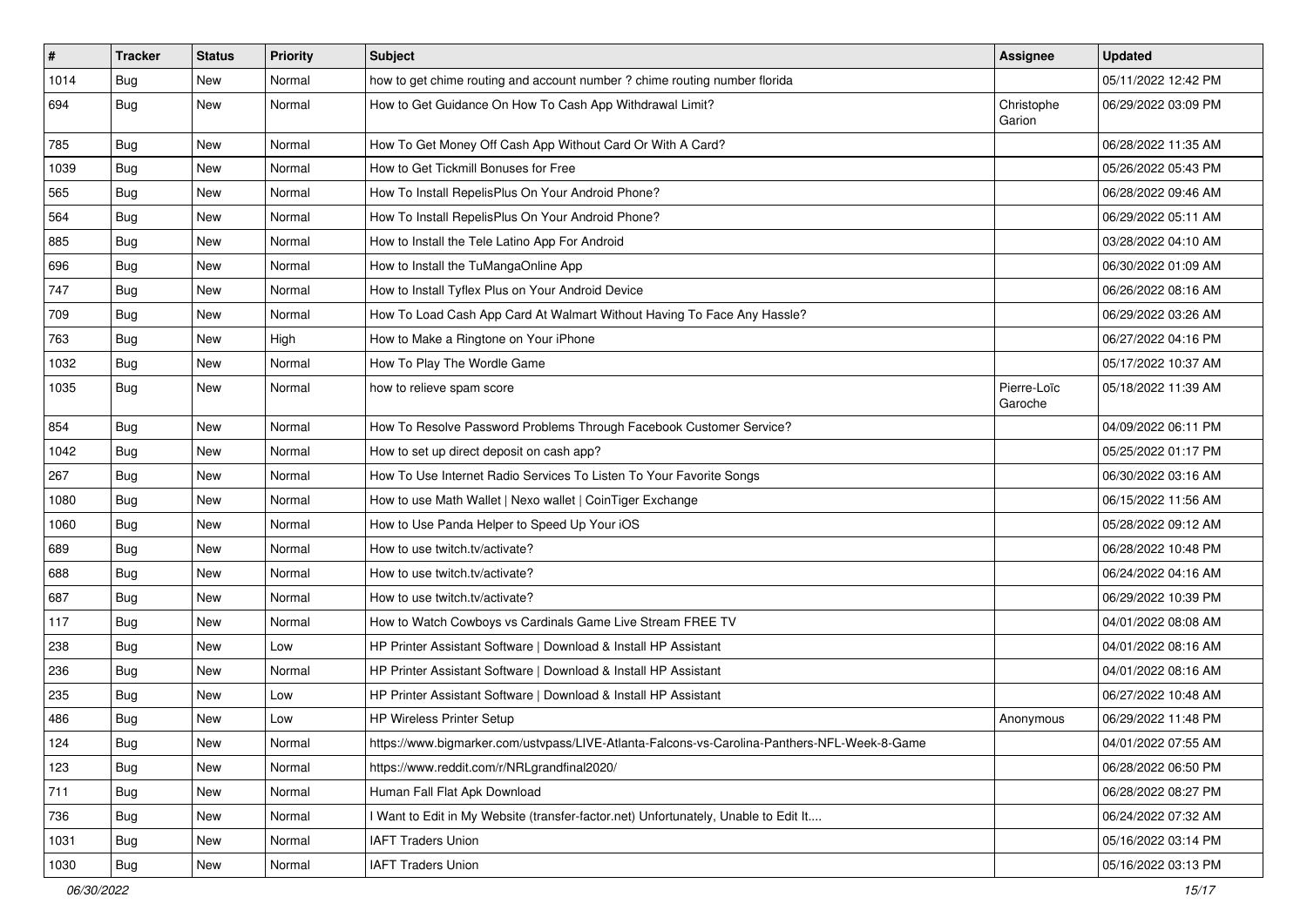| $\vert$ # | <b>Tracker</b> | <b>Status</b> | <b>Priority</b> | <b>Subject</b>                                                                                                  | <b>Assignee</b>        | <b>Updated</b>      |
|-----------|----------------|---------------|-----------------|-----------------------------------------------------------------------------------------------------------------|------------------------|---------------------|
| 1104      | Bug            | New           | Normal          | Idle game fix bug                                                                                               |                        | 06/26/2022 06:52 PM |
| 1103      | Bug            | New           | Normal          | Idle game fix bug                                                                                               |                        | 06/25/2022 09:08 PM |
| 604       | Bug            | New           | Normal          | Idle Game Online                                                                                                |                        | 06/29/2022 09:21 PM |
| 525       | <b>Bug</b>     | <b>New</b>    | Normal          | If you don't have a QR code: How to activate cash app card in app                                               |                        | 06/30/2022 01:17 AM |
| 1072      | Bug            | <b>New</b>    | Normal          | ij.start canon                                                                                                  |                        | 06/21/2022 06:56 PM |
| 1013      | Bug            | <b>New</b>    | Normal          | ij.start canon                                                                                                  |                        | 05/11/2022 11:31 AM |
| 950       | Bug            | <b>New</b>    | Normal          | ij.start canon                                                                                                  |                        | 06/26/2022 04:35 AM |
| 943       | Bug            | New           | Normal          | ij.start canon                                                                                                  |                        | 04/13/2022 08:52 AM |
| 748       | Bug            | <b>New</b>    | Normal          | Il y a quelques façons d'obtenir des sonneries gratuites pour votre iPhone                                      |                        | 06/26/2022 11:24 PM |
| 568       | Bug            | <b>New</b>    | Normal          | Instale a versão mais recente do YouTube Premium                                                                |                        | 06/27/2022 08:56 PM |
| 176       | Bug            | New           | Normal          | instant loan without documents                                                                                  |                        | 06/18/2022 01:43 PM |
| 167       | Bug            | New           | Normal          | instant loan without documents                                                                                  | Anonymous              | 06/28/2022 07:35 PM |
| 225       | Bug            | <b>New</b>    | Normal          | instant personal loan                                                                                           |                        | 06/29/2022 06:37 AM |
| 788       | Bug            | <b>New</b>    | Normal          | Intro Maker Mod APK                                                                                             |                        | 06/29/2022 09:13 PM |
| 993       | Bug            | <b>New</b>    | Normal          | IO Games Free Online                                                                                            |                        | 06/26/2022 09:41 AM |
| 1116      | Bug            | New           | Normal          | ipTV smarts pro                                                                                                 |                        | 06/29/2022 09:27 AM |
| 998       | Bug            | <b>New</b>    | Normal          | Is It Hard to Solve Wordle An                                                                                   |                        | 06/27/2022 12:24 AM |
| 1015      | Bug            | <b>New</b>    | Normal          | Is it possible to send books for free?                                                                          |                        | 05/11/2022 04:05 PM |
| 231       | Bug            | New           | Normal          | Is the ringtone download difficult or not?                                                                      | Pierre-Loïc<br>Garoche | 06/28/2022 04:48 AM |
| 999       | Bug            | <b>New</b>    | Normal          | Is there a way to find Google Feud answers?                                                                     |                        | 06/28/2022 01:27 AM |
| 1127      | Bug            | <b>New</b>    | Normal          | Is there any support to find Google Feud answers?                                                               |                        | 06/27/2022 04:27 AM |
| 269       | Bug            | <b>New</b>    | Normal          | Is there such a site for app design?                                                                            | Anonymous              | 06/29/2022 11:19 PM |
| 210       | Bug            | New           | Normal          | Issue with check symbol in Cash App? Dial assist number with calling Cash App customer service phone<br>number. |                        | 06/28/2022 09:09 AM |
| 262       | Bug            | New           | Normal          | It this true to dealing Wuth                                                                                    |                        | 06/29/2022 06:48 AM |
| 163       | Bug            | New           | Normal          | jknjopl[                                                                                                        |                        | 04/01/2022 07:58 AM |
| 842       | Bug            | New           | Normal          | Join the fun game                                                                                               |                        | 04/01/2022 08:58 AM |
| 670       | Bug            | New           | Normal          | JTWhatsApp Apk - The New and Improved WhatsApp                                                                  |                        | 06/28/2022 12:32 PM |
| 653       | Bug            | New           | Normal          | Jujube (Jinjoles): Properties And Health Benefits                                                               |                        | 06/27/2022 08:47 AM |
| 397       | Bug            | New           | Normal          | Junk Removal Services in Annapolis MD                                                                           |                        | 04/01/2022 07:15 AM |
| 373       | <b>Bug</b>     | New           | Normal          | Junk Removal Services in Arlington County VA                                                                    |                        | 04/01/2022 07:18 AM |
| 361       | Bug            | New           | Normal          | Junk Removal Services in Baltimore MD                                                                           |                        | 04/01/2022 07:13 AM |
| 379       | <b>Bug</b>     | New           | Normal          | Junk Removal Services in Fairfax VA                                                                             |                        | 04/01/2022 07:17 AM |